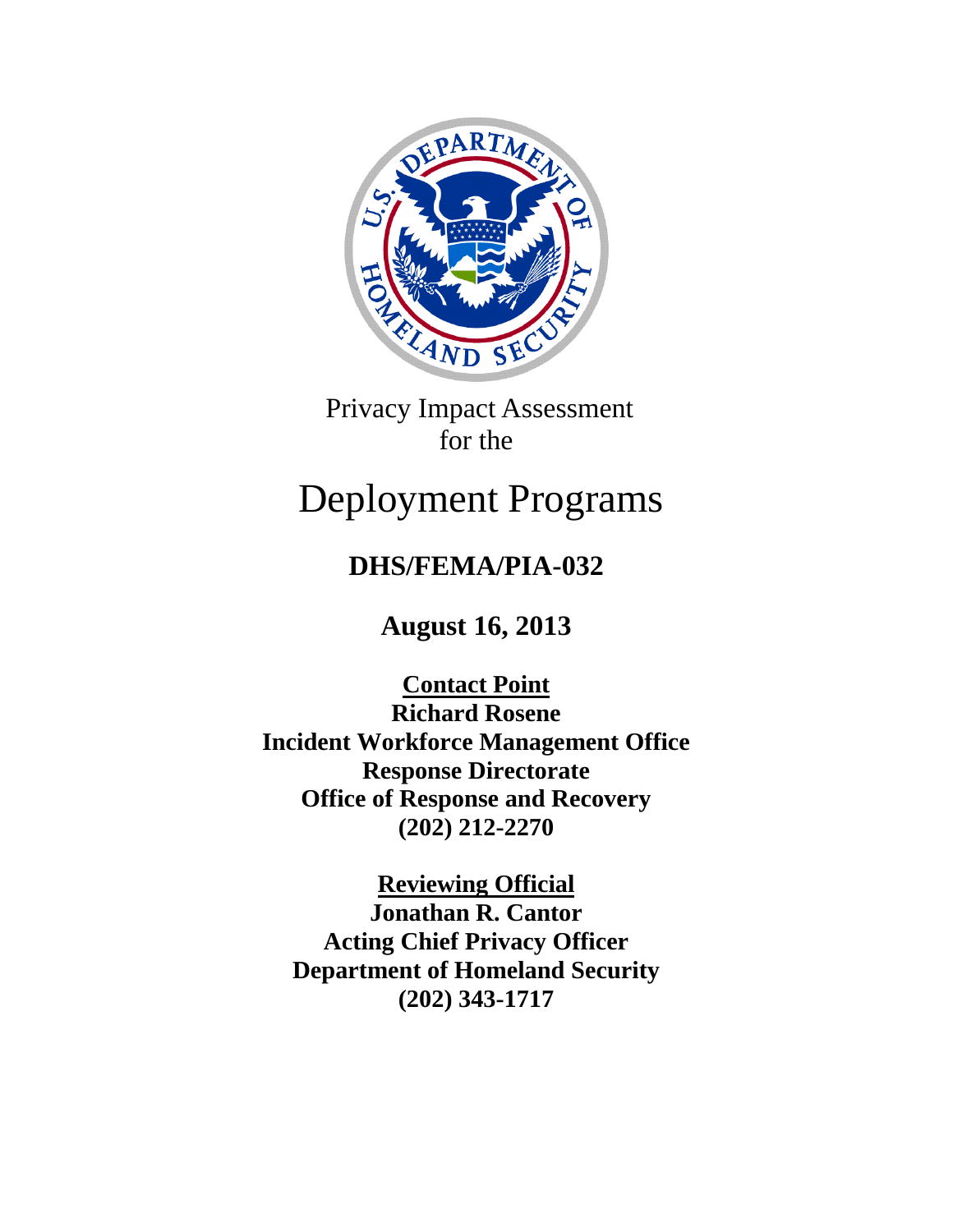

### **Abstract**

The Department of Homeland Security (DHS), Federal Emergency Management Agency (FEMA), Office of Response and Recovery (OR&R), Response Directorate, Incident Workforce Management Office (IWMO) Deployment Unit coordinates deployment programs under the Robert T. Stafford Disaster Relief and Emergency Assistance Act (Stafford Act). To deploy disaster response and recovery personnel, the IWMO Deployment Unit operates the Automated Deployment Database (ADD) system. FEMA collects information from FEMA disaster response and recovery personnel assigned to support disaster response and recovery operations and uses that information to coordinate and manage deployments. FEMA is conducting this Privacy Impact Assessment (PIA) because FEMA collects, uses, maintains, retrieves, and disseminates personally identifiable information (PII) through ADD for the purpose of coordinating and managing deployments.

#### **Overview**

To meet the challenges of its long-standing all-hazards response mission under the Robert T. Stafford Disaster Relief and Emergency Assistance Act (Stafford Act), and to deliver coordinated, successful response operations, the IWMO Deployment Unit has established several Information Technology (IT) systems that support deployment of FEMA disaster response and recovery personnel.

When a Presidentially-declared disaster occurs under the Stafford Act, FEMA relies on not only its own employees, but also on number of personnel. FEMA's disaster response and recovery personnel include: FEMA Permanent Full Time Employees (PFT), Temporary Full Time Employees (TFT), FEMA Reservists, Cadre of On-call Response Employees (CORE), the FEMA Corps, and DHS Surge Capacity Force (SCF) programs. Through partnerships and mission assignments, FEMA also uses employees and contractors from DHS headquarters, DHS components, and other federal agencies, as well as representatives of state, local, and tribal governments and voluntary agencies. FEMA appoints CORE employees for 2-4 years for the purpose of performing disaster preparedness, response, recovery, and mitigation-related activities under the Stafford Act. The new FEMA Corps program is an innovative partnership between FEMA and the Corporation for National and Community Service (CNCS) that enhances FEMA's disaster response and recovery personnel with a trained and reliable corps of 18-24 year olds, devoted solely to FEMA disaster response and recovery efforts. The DHS SCF provides the ability to rapidly expand and supplement FEMA's disaster response and recovery personnel with DHS headquarters and other DHS component personnel following a major disaster. Under FEMA's "Every Employee is an Emergency Manager" initiative, FEMA trains, qualifies, and assigns regular and recurring emergency management duties to PFT, TFT, CORE, and Reservist disaster response and recovery personnel.

The IWMO Deployment Unit owns and operates ADD, FEMA's official deployment coordination and management system used to contact, monitor, request, and deploy disaster response and recovery personnel to disasters throughout the nation. ADD monitors overall program readiness and capabilities and tracks the deployment of disaster response and recovery personnel. ADD also maintains basic information regarding federal contractors and representatives from non-profit organizations, state, local, and tribal government agencies who are serving as FEMA partners in the field. In addition to ADD,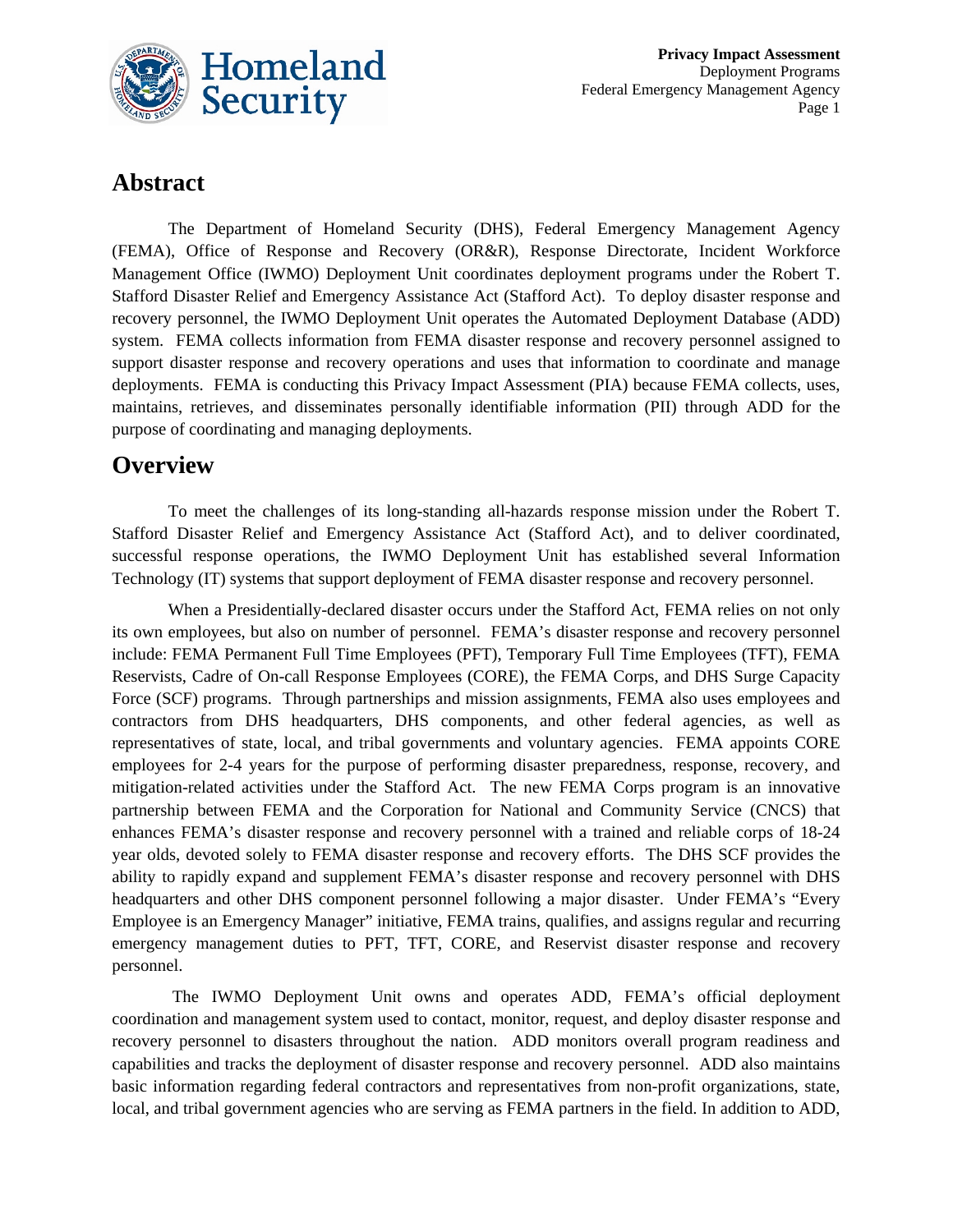

the following systems support deployment: FEMA's Enterprise Data Warehouse/Operational Data Store (EDW/ODS) for reporting and the Availability Reporting System (ARS) for personnel to report status.

FEMA collects, uses, maintains, retrieves, and disseminates PII of disaster response and recovery personnel pursuant to its authorities and obligations under the Stafford Act and Post-Katrina Emergency Management Reform Act (PKRMRA). FEMA collects social security numbers (SSN) of FEMA and other DHS employees pursuant to 5 U.S.C. § 1302 Regulations, 31 U.S.C. § 7701(c), "General Assistance Administration," Executive Order 13478, "Amendments to Executive Order 9397 Relating to Federal Agency Use of Social Security Numbers," and Executive Order 9397, "Numbering System for Federal Accounts Relating to Individual Persons."

#### *Automated Deployment Database (ADD): Initial Setup and Notice*

FEMA's deployment programs provide the requisite notice of FEMA's collection of information to facilitate its deployment programs through many different media. FEMA provides notice through Privacy Act Statements on the following forms: *Automated Deployment Database Employee Information Form* (Appendix A); *Automated Deployment Database Standard Deployment Order Form* (Appendix B); *Automated Deployment Database Name Deployment Order Form* (Appendix C); and *Non-FEMA Deployment Information Form* (Appendix D). FEMA also provides a privacy notice to FEMA employees requesting access to ADD (Appendix E) and then again to authorized ADD users prior to granting access to the system (Appendix F). In addition, FEMA's Availability Reporting System (ARS) provides notice to callers before they provide any PII or updates to their availability. Lastly, this PIA and DHS/ALL-014 Department of Homeland Security Emergency Personnel Location System of Records, 73 FR 24807, October 17, 2008, provide notice to disaster response and recovery personnel regarding FEMA's collection of information. $\frac{1}{1}$  $\frac{1}{1}$  $\frac{1}{1}$ 

Once FEMA collects the information from the individual, the IWMO Deployment Unit manually enters the data into the ADD system, which stores the individual's personal contact information, along with additional data such as emergency contacts, sponsoring organizations, and job titles. ADD contains two modules of information about the groups of individuals who may be eligible for deployment during a national disaster. The F2 module includes information about FEMA PFT, TFT, DHS SCF, CORE, Reservists, and FEMA Corps. The F7 module consists of information about federal contractors and employees of non-DHS federal agencies, state, local, and tribal government agencies, and non-profit organizations that are not part of the SCF.

#### *F2: FEMA PFT, TFT, CORE, and Reservist Employees*

With the on-boarding process, every new FEMA employee must complete an *Automated Deployment Database Employee Information Form* (Appendix A), which collects pertinent information, such as the name, organization, SSN, date of birth (DOB), gender, deployment job titles, contact information, and emergency contact information. Either the employee, Regional Office point-of-contact (POC), or a FEMA Human Capital (HC) representative completes the form, and the IWMO Deployment Unit manually enters the data into ADD. In addition, an import from the U.S. Department of Agriculture (USDA) National Finance Center (NFC) verifies the PII, including SSN, name, address, and phone, and

<span id="page-2-0"></span><sup>&</sup>lt;sup>1</sup>See <u>http://www.gpo.gov/fdsys/pkg/FR-2008-10-17/html/E8-24807.htm</u>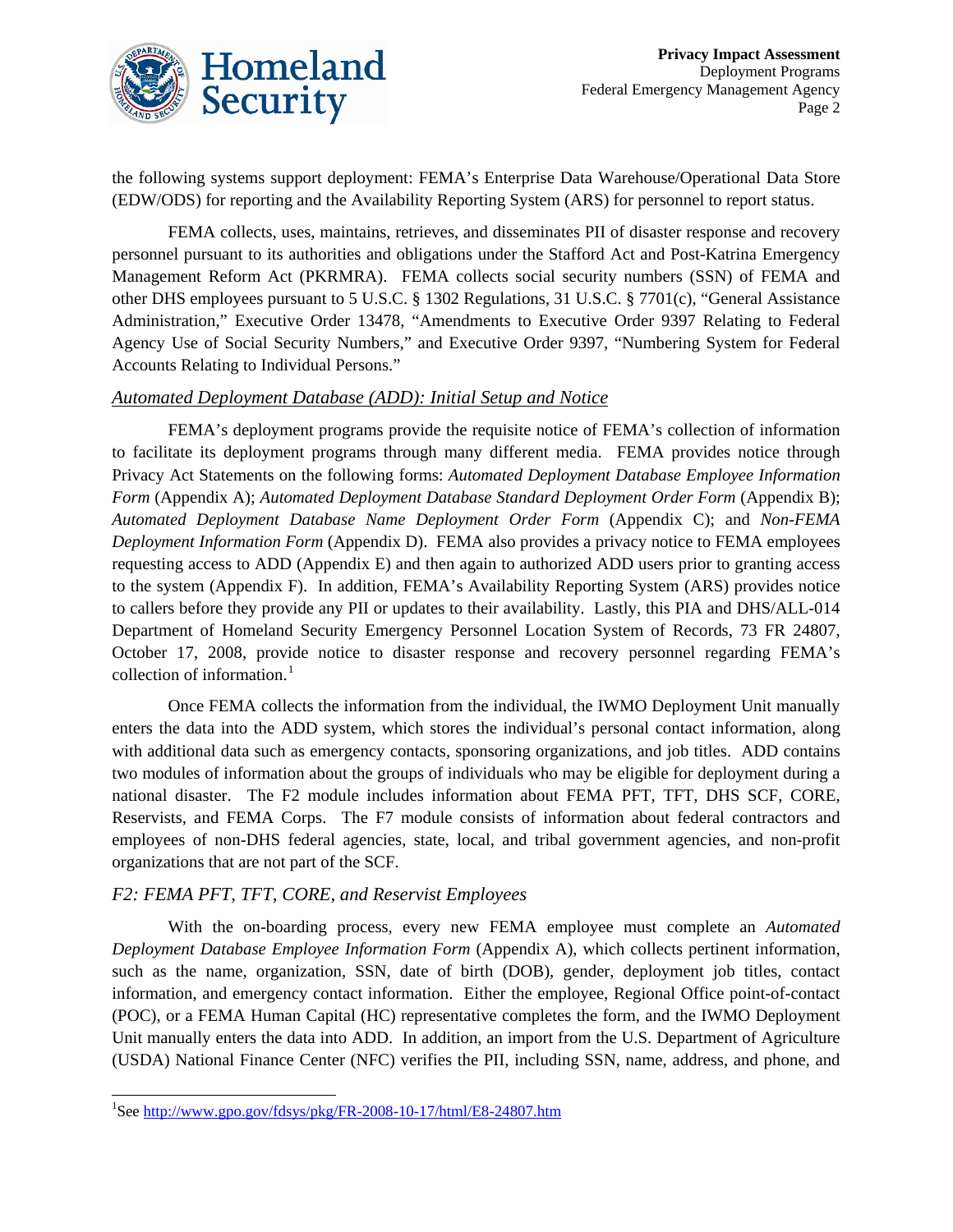

adds or updates employment information, such as entrance on duty (EOD) date, organization, and grade/step/series/salary.

#### *F2: DHS SCF Volunteers*

For DHS headquarters and component employees who volunteer and are approved for the SCF, component POCs collect the pertinent employee registration information via specified forms approved by the respective headquarters or component leadership. However, each component collects and securely transmits the data in a unique manner. For instance, members of the SCF must enter their SSN, DOB, and other information directly onto the *Surge Capacity Force Volunteer Registration Form*. U.S. Citizenship and Immigration Services (USCIS) collects the required information through its registration form and securely forwards the information to the USCIS Office of Human Capital and Training (HCT). A USCIS HCT representative, in turn, verifies the information from USDA/NFC and manually enters it into the spreadsheet for secure transmittal to the IWMO Deployment Unit. In contrast, the U.S. Coast Guard (USCG) avoids manual input by creating a unique identifier for each SCF participant via email, then linking that identifier to data from the USDA/NFC before securely transmitting the data to the IWMO Deployment Unit. The IWMO Deployment Unit requires each participating component POC to securely transmit updates to its SCF volunteer information via email on a quarterly basis. DHS SCF volunteers may contact their respective SCF office/component POCs in order to access and correct their information; the POCs, in turn, may contact the Deployment Unit.

#### *F2: FEMA Corps Members*

For FEMA Corps members, a CNCS team leader collects the necessary information and securely transmits it to FEMA. These POCs manually enter the information into spreadsheets and securely transmit it to the IWMO Deployment Unit. Following the collection of this information, ADD creates database records for each employee. Additionally, in order to update and reconcile the records for FEMA employees in ADD, FEMA imports an organizational abstract and an employee file from the NFC Database biweekly via an automated ADD script. FEMA and CNCS are currently developing an automated process for transferring this data to FEMA during Phase 2 of FEMA Corps implementation. In order to access and update their information, FEMA Corps members may contact their team leaders, who in turn may contact the IWMO Deployment Unit.

#### *F7: Non-FEMA Partners*

A typical transaction for the F7 module involves the collection of information from other federal (non-DHS) agency employees and contractors who are not members of the SCF; state, local, and tribal government employees, and non-profit organizations who may collaborate with FEMA during disaster response and recovery. While the collection process varies by region and federal agency, these individuals usually complete a *Non-FEMA Deployment Information Form* (Appendix D) at the Joint Field Offices (JFO) for a specified disaster. The JFO manually enters the information into ADD for tracking purposes. These federal, state, local, and tribal representatives, contractors, and representatives of nonprofit organizations may request that their supervisors, program managers, or FEMA POCs access and update their information through the Deployment Unit.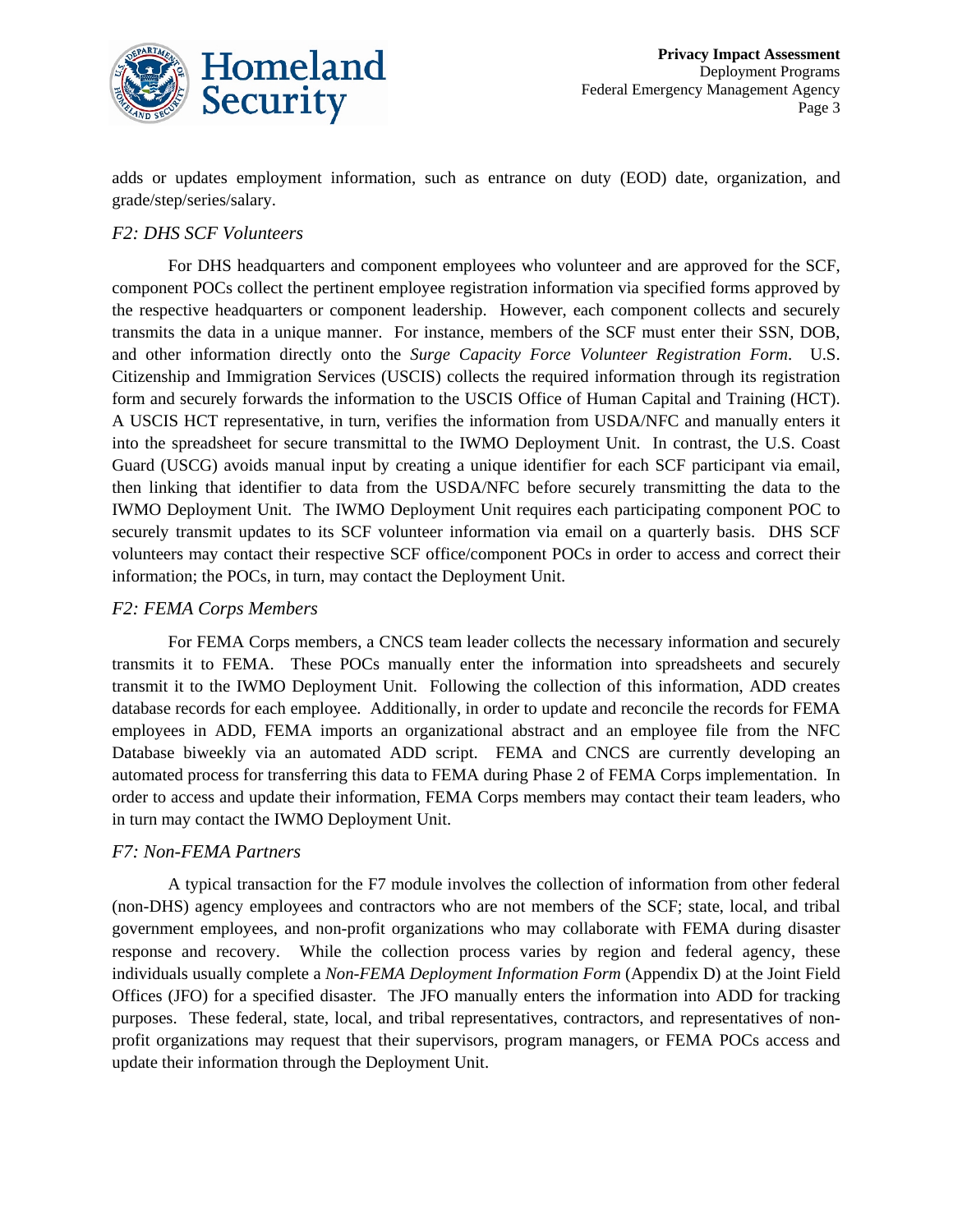

#### *Deployment Orders, ADD Updates, and ARS*

For any new DHS SCF volunteer or FEMA employee record who is entered into ADD, the ADD system assigns a personal identification number (PID) to track and monitor each individual's assignment(s) and stores the name, SSN, DOB, job title(s), and disaster assignment experience that supports position qualification and currency, along with other specified PII. The ARS system is the method by which the deployment database identifies, maintains, and archives a DHS SCF volunteer's status for deployment. DHS SCF employees who are not currently deployed are required to update their availability status by calling FEMA's automated ARS, which immediately updates their availability status in ADD. The system asks identifying questions, including the SSN and DOB, then states the SCF volunteer's current status and asks him or her to confirm or change his or her deployment status as "available" or "unavailable." FEMA employees who are currently deployed are instructed to call ARS only to check-in, change lodging, duty station, and/or check-out. FEMA Reservists, who are now required to make themselves available all but 60 days per year, do not use ARS for changes to their availability status; instead, reservists remain "available" unless they are pre-approved for non-availability. When FEMA leadership determines that a particular event requires additional staff support, the IWMO Deployment Unit may request the deployment of FEMA employees and/or members of the SCF. To do so, the IWMO Deployment Unit may complete an *Automated Deployment Database Standard Deployment Order Form* (Appendix C) for deployment activation*.* The form includes the needed program areas, job titles, and specialties, the tour duty station and location, and the name, phone number, and position of the POC and Alternative POC. In situations when specific uniquely qualified individuals are needed for specialized tasks, the IWMO Deployment Unit may submit an *Automated Deployment Database Name Deployment Order Form* (Appendix D) for specialized deployment activation. For instance, all staffing requirements in legal affairs, alternative dispute resolution, equal rights, security, and safety require name deployment orders.

#### *Qualifications, Sharing, and Privacy Protections*

Under its deployment qualifications program, FEMA qualifies PFTs, TFTs, COREs, and Reservist employees who hold FEMA Qualification System (FQS)<sup>[2](#page-4-0)</sup> disaster titles. To do so, ADD will share, via FEMA's Enterprise Data Warehouse/Operational Data Store (EDW/ODS), basic employment and experience data on these employees with the U.S. Department of Interior (DOI), Bureau of Land Management (BLM), Incident Qualifications and Certification System (IQCS) through an Interagency Agreement (IAA) and Memorandum of Understanding (MOU).<sup>[3](#page-4-1)</sup>

<span id="page-4-0"></span><sup>&</sup>lt;sup>2</sup> FOS is a set of doctrine used to establish and measure the performance, experience, training, and certifications of disaster response and recovery personnel against a qualifications standard for incident management and support positions. For more information on FQS and the process through which FEMA qualifies deployment eligible personnel, see the *FEMA Deployment Qualifications Program PIA*.

<span id="page-4-1"></span><sup>&</sup>lt;sup>3</sup> FEMA will use the ADD-generated PID number as a unique identifier to query FEMA's training databases and Learning Management System (LMS) to collect specified training data. FEMA will share the resulting data, along with the PID and other PII from ADD, including position title, deployment experience, FQS program-specific organization code, employment type (PFT, CORE, TFT, or Reservist), and EOD date, with DOI/BLM's IQCS via a secured flat file. DOI/BLM's IQCS updates the records and transfers the responders' qualification status back to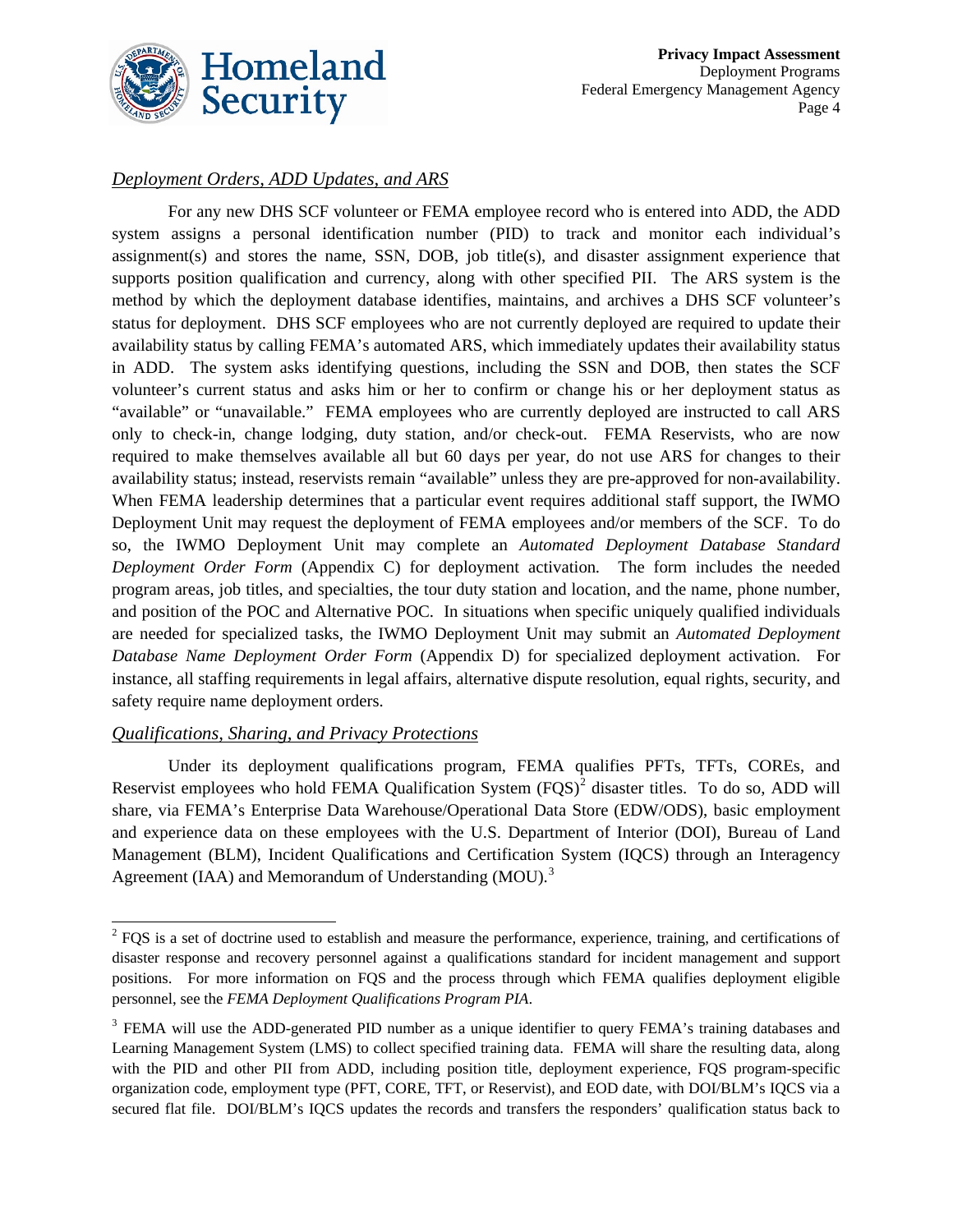

FEMA continually replicates ADD data in real time to the EDW/ODS for ad hoc data retrieval, report generation, and storage. In Phase 2 of FQS/IQCS implementation, scheduled for 2013, FEMA will share ADD information and training datasets with IQCS, and vice versa, via an automated process to and from EDW/ODS as a storage and retrieval site.

ADD collects and maintains unique and pertinent information, such as SSN, name, DOB, home address, phone number, emergency contact information, duty station location, and limited training information, such as courses completed by those individuals related to their assignment. ADD receives PII data by both manual and automated entry. The ADD system protects privacy using role-based access within the database and granting an employee access to the system if and only if his or her program leadership approves an access request on a "need to know" basis. ADD prevents the inappropriate use of the information collected by granting access to information that is pertinent to the respective user's role. FEMA uses the information in ADD to determine deployment assignments. When individuals are terminated as DHS or FEMA employees, the biweekly import from the NFC Database updates the individual's record in ADD. When SCF volunteers or FEMA Corps members are terminated, the approved Program Official notifies the IWMO Deployment Unit so that their database records may be updated in ADD. Additionally, when any active FEMA employees, SCF volunteers, or FEMA Corps members are restricted from involvement in FEMA's deployment programs for reasons other than termination, the approved Program Official notifies the IWMO Deployment Unit so that their information may be updated in the system. The IWMO Deployment Unit is currently working with the FEMA Records Management Division (RMD) and the National Archives and Records Administration (NARA) to finalize a suitable approved retention schedule for ADD.

The primary privacy risk associated with ADD is that manual data entry will result in erroneous data being saved in ADD. To mitigate this risk, FEMA uses a bi-weekly NFC Database import. In addition, the IWMO Deployment Unit regularly reviews records for accuracy. Following the biweekly NFC Database import, if the IWMO Deployment Unit finds a discrepancy regarding SSNs or other PII, the IWMO Deployment Unit will verify the information with the respective individual and/or POC to ensure accuracy. Both FEMA Corps team leaders and FEMA supervisors and program managers verify the names of the team members upon deployment to ensure accuracy.

### **Section 1.0 Authorities and Other Requirements**

 $\overline{a}$ 

#### **1.1 What specific legal authorities and/or agreements permit and define the collection of information by the project in question?**

• Sections 303, 306, 403, 502, and 621 of the Robert T. Stafford Disaster Relief and Emergency Assistance Act, as amended, Pub. L. No. 93-288, and codified at 42 U.S.C. §§

ADD to update the individual's record. This sharing will occur on a regular basis. For more information on FQS and the FEMA's sharing of information with BLM's IQCS, see the *FEMA Deployment Qualifications Program PIA.*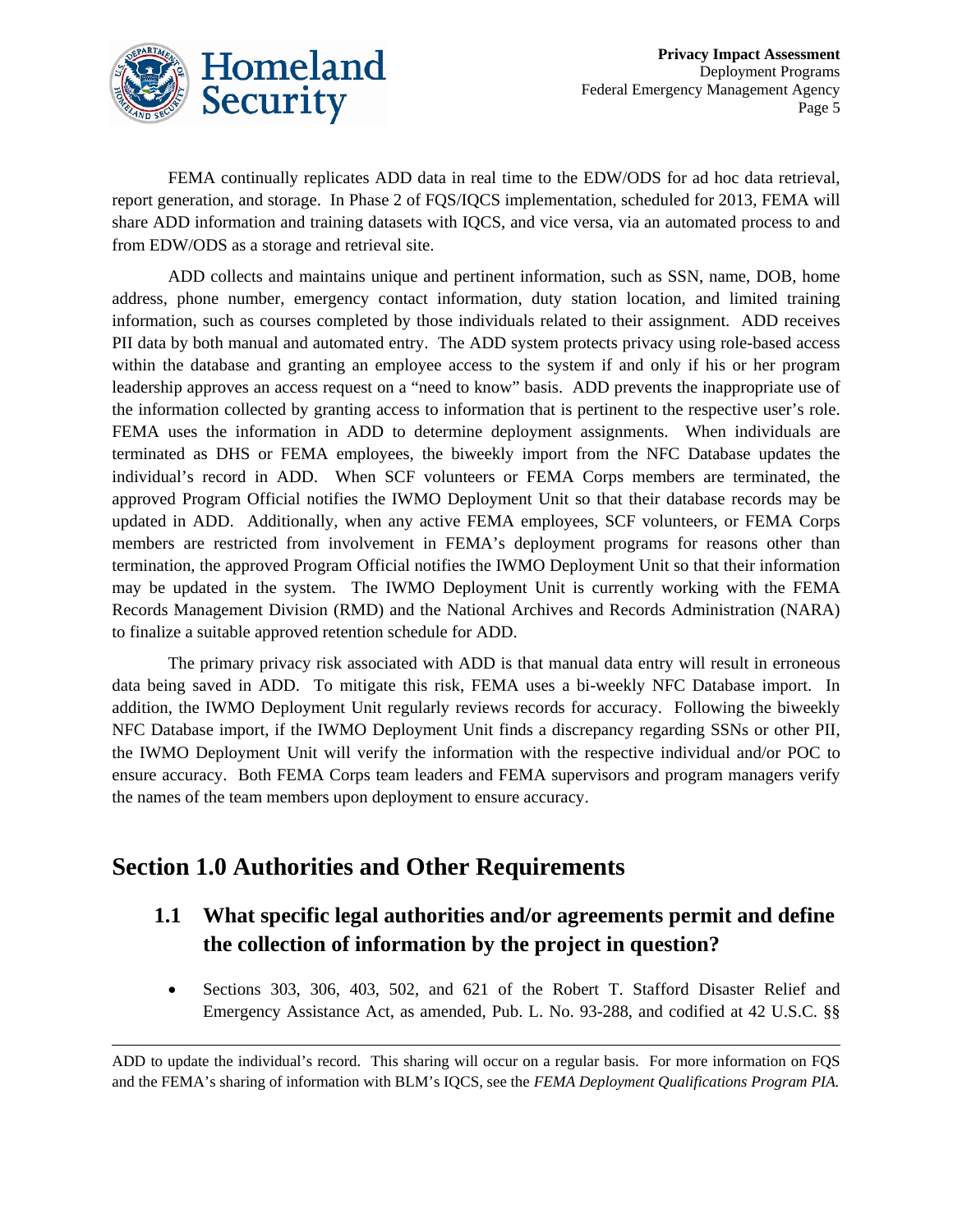

5144, 5149, 5170, and 5197;

- Sections 503, 504, and 624 of the Homeland Security Act of 2002, codified at 6 U.S.C. §§ 313, 314, 320, and 711;
- Exec. Order No. 13478, "Amendments to Executive Order 9397 Relating to Federal Agency Use of Social Security Numbers;"
- Exec. Order No. 9397, "Numbering System For Federal Accounts Relating to Individual Persons;"
- 5 U.S.C. § 1302, "Government Organization and Employee Regulations;"
- 31 U.S.C. § 7701(c), "General Assistance Administration;"
- 44 CFR §§ 206.5, 206.7-206.8, 206.43; and
- Homeland Security Presidential Directive 5, "Management of Domestic Incidents."

#### **1.2 What Privacy Act System of Records Notice(s) (SORN(s)) apply to the information?**

The information associated with FEMA's deployment programs is covered by the following SORNs:

- DHS/ALL-014 Department of Homeland Security Emergency Personnel Location System of Records, 73 FR 61888, October 17, 2008, [\(http://www.gpo.gov/fdsys/pkg/FR-2008-10-](http://www.gpo.gov/fdsys/pkg/FR-2008-10-17/html/E8-24807.htm) [17/html/E8-24807.htm\)](http://www.gpo.gov/fdsys/pkg/FR-2008-10-17/html/E8-24807.htm);
- DHS/ALL-021 Department of Homeland Security Contractors and Consultants, 73 FR 63179, October 23, 2008, [\(http://www.gpo.gov/fdsys/pkg/FR-2008-10-23/html/E8-](http://www.gpo.gov/fdsys/pkg/FR-2008-10-23/html/E8-25205.htm) [25205.htm\)](http://www.gpo.gov/fdsys/pkg/FR-2008-10-23/html/E8-25205.htm); and
- DHS/ALL-004 Department of Homeland Security General Information Technology Access Account Records System of Records, 77 FR 70792, November 27, 2012, [\(http://www.gpo.gov/fdsys/pkg/FR-2012-11-27/html/2012-28675.htm\)](http://www.gpo.gov/fdsys/pkg/FR-2012-11-27/html/2012-28675.htm).

### **1.3 Has a system security plan been completed for the information system(s) supporting the project?**

ADD was originally a sub-system of FEMA's National Emergency Management Information System (NEMIS) and was covered under the NEMIS Certification and Accreditation (C&A) until 2006. At that time, ADD's classification changed from sub-system to major application, which required its own C&A. On January 9, 2006, FEMA's Office of the Chief Information Officer (OCIO) granted ADD an Interim Approval to Operate (IATO) to allow for completion of the WebADD system development and C&A process, which did not occur at that time. The current ADD C&A was completed in May 2013.

#### **1.4 Does a records retention schedule approved by the National Archives and Records Administration (NARA) exist?**

FEMA's RMD is collaborating with partner agencies and NARA to establish an approved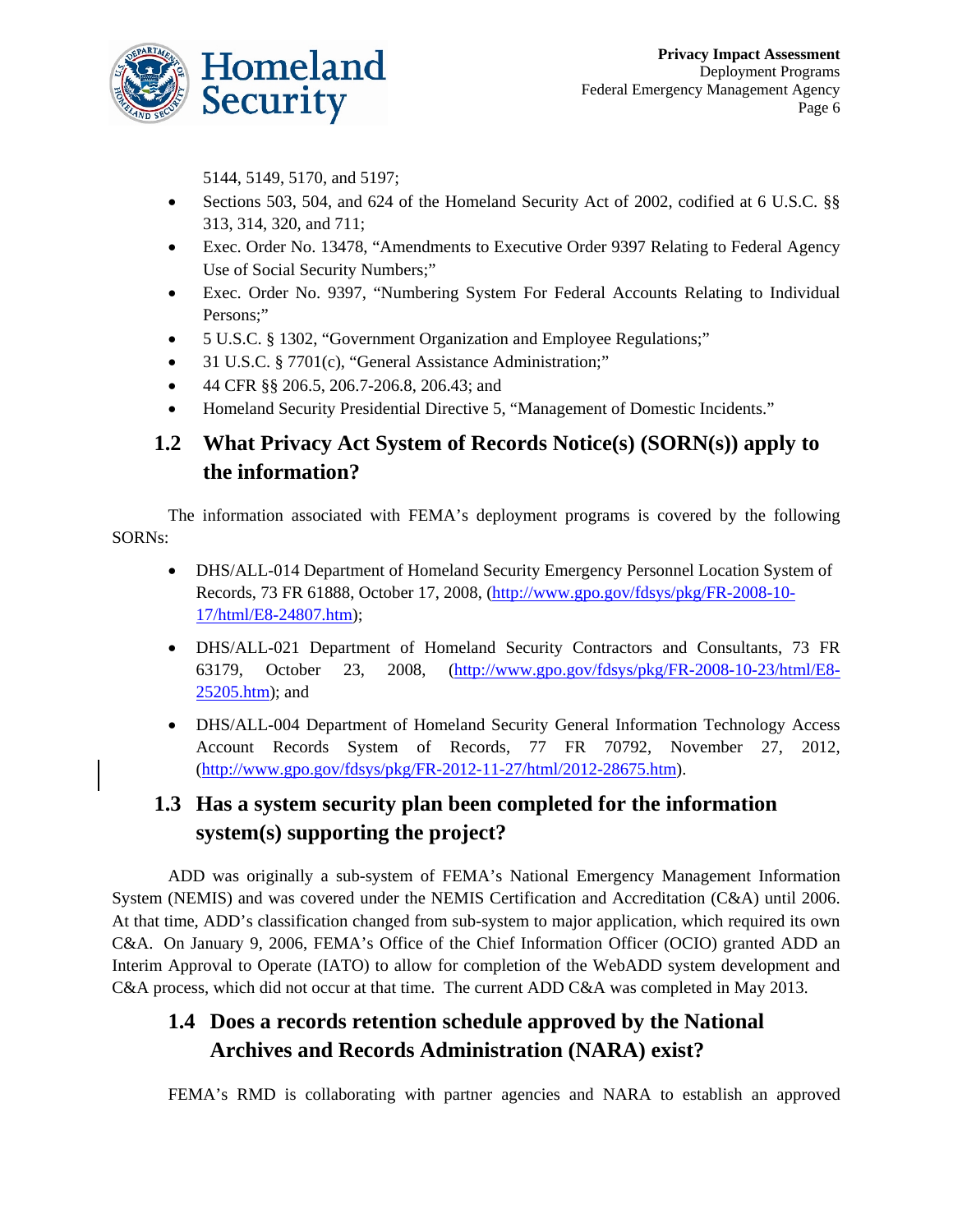

retention and disposal schedule for its deployment qualification records and deployment records that is consistent with the above referenced SORNs and the mission-driven needs of the agency. In the meantime, data will be retained and once NARA has approved this retention and disposal schedule, this PIA will be updated and all data will be retained and disposed of in accordance with the NARA approved schedule, including retroactively.

### **1.5 If the information is covered by the Paperwork Reduction Act (PRA), provide the OMB Control number and the agency number for the collection. If there are multiple forms, include a list in an appendix.**

Some of the information that FEMA collects is exempt from PRA pursuant to 44 U.S.C. § 3502(3)(A) and Presidential Memorandum, "Information Collection under the Paperwork Reduction Act," April 7, 2010. Information collected from state points of contact and other non- federal entities will be covered PRA-approved forms. The PRA package for the *Non-FEMA Deployment Information Form* (Appendix D) is in the approval process.

### **Section 2.0 Characterization of the Information**

### **2.1 Identify the information the project collects, uses, disseminates, or maintains.**

FEMA collects identification and contact information from individuals who participate in deployment programs through various means, depending on the program. These participants include FEMA employees, DHS employees, and other federal agency employees. In addition, as described below, in certain situations, FEMA may collect information from employees of state, local, and tribal government agencies, federal contractors, and non-profit organizations who partner with FEMA at JFOs or elsewhere in the field. ADD is the workforce management tool that FEMA uses to contact, assign, and track the deployment experience of those individuals whom FEMA may deploy in response to a disaster or incident. For its deployment programs, FEMA may collect PII from its employees, employees of other DHS components, employees of other federal agencies, state, local, and tribal government agencies, federal contractors, and non-profit organizations. ADD stores this information, along with additional data, such as emergency contacts, sponsoring organizations, and job titles. All ADD data is also stored in EDW/ODS. In addition, ADD produces and stores reports that provide deployment information that is used by FEMA management and those responsible for deployment coordination and management. Once FEMA fully implements Phase 2 of its deployment qualifications program, which is scheduled for 2013, FEMA will share ADD information and training datasets with DOI/BLM's IQCS, and vice versa, via an automated process to and from FEMA's EDW/ODS as a storage and retrieval site.

ADD contains two modules, "F2" and "F7," that store information about a subset of the individuals participating in FEMA's deployment programs. The F2 module consists of information regarding FEMA employees, FEMA Corps members, and SCF volunteers. The F7 module consists of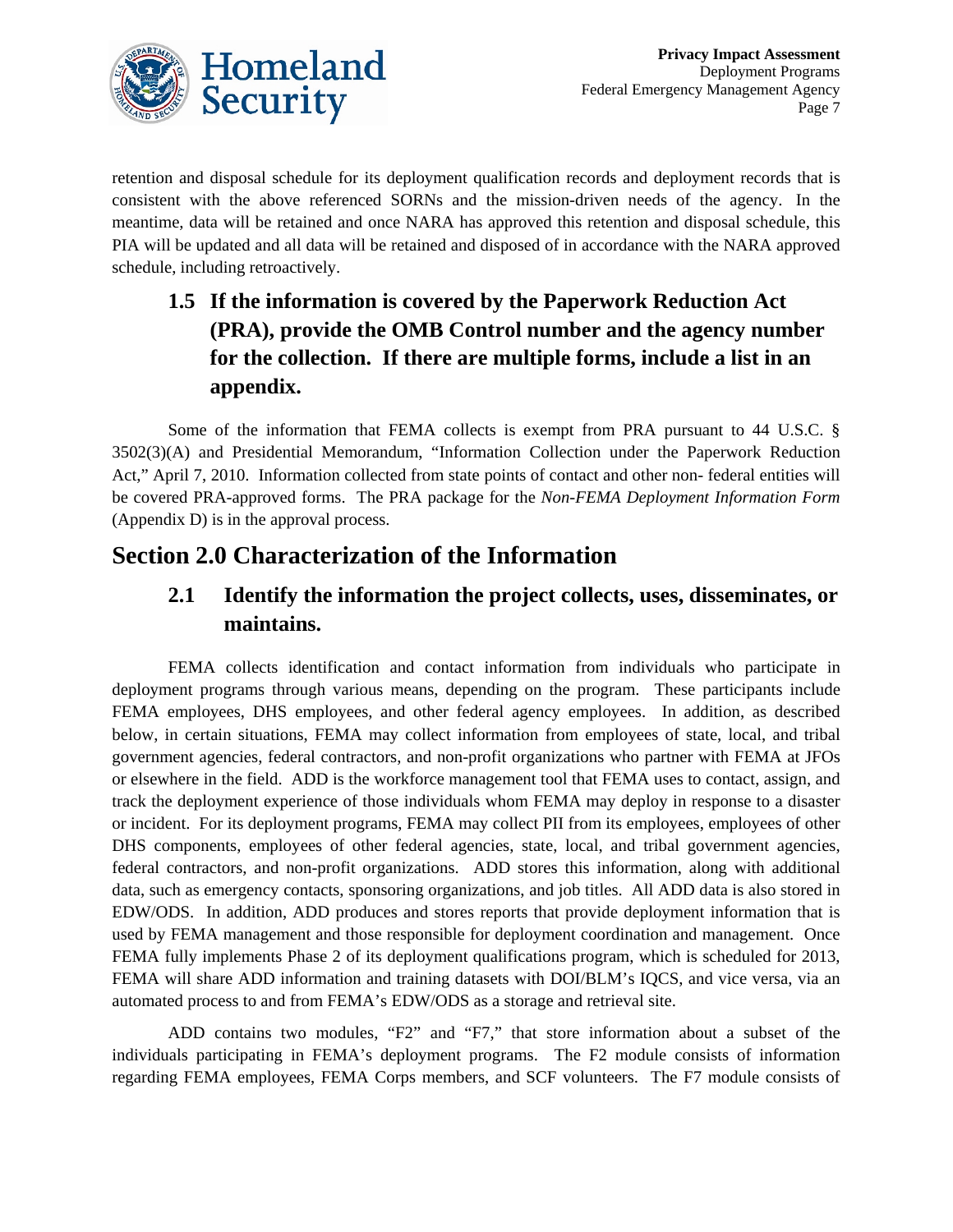

information on federal contractors, representatives of non-profit organizations, and non-DHS federal agencies, as well as state, local, and tribal governments. F7 does not include SCF volunteers.

Each subset of individuals whose data appears in ADD is listed below, along with the corresponding data elements that are collected for each respective subset:

#### *FEMA Employees*

ADD collects the following information from FEMA employees (including PFT, TFT, CORE, and Reservist personnel) through the *Automated Deployment Database Employee Information Form* (Appendix A) or the NFC Database import file:

#### *Data Entered by the IWMO Deployment Unit and NFC Database Import:*

- Full Name;
- SSN;
- DOB;
- Gender;
- Home Address;
- Email Address;
- Phone Numbers (home, work, and cell);
- Emergency Contact Information (name, relationship, and phone number);
- Organizations, Job Titles, Program Areas, and Proficiency Levels of Each;
- Specialty(ies);
- Grade/Step/Series/Salary;
- EOD Date;
- Type of Employee (PFT, TFT, CORE, or Reservist);
- Pay Type/Pay Period Information; and
- Government Charge Card? (yes or no).

#### *Data Collected by ADD from ARS as a Result of Phone Updates by FEMA Employees:*

- Check-In/Check-Out Date/Time;
- Lodging; and
- Duty Station.

#### *DHS Headquarters and Component SCF Volunteers*

ADD collects information from DHS headquarters SCF volunteers through the online *Surge Capacity Force Volunteer Registration Form* and securely transmits the data via a spreadsheet to the IWMO Deployment Unit. For DHS Component SCF volunteers, Component POCs collect information (data elements vary slightly by component) through respective online and paper registration forms and securely transmit the data via a spreadsheet to the IWMO Deployment Unit. The following data elements may be included for Headquarters and Component SCF volunteers:

#### *Data Entered into ADD by the IWMO Deployment Unit:*

• Full Name;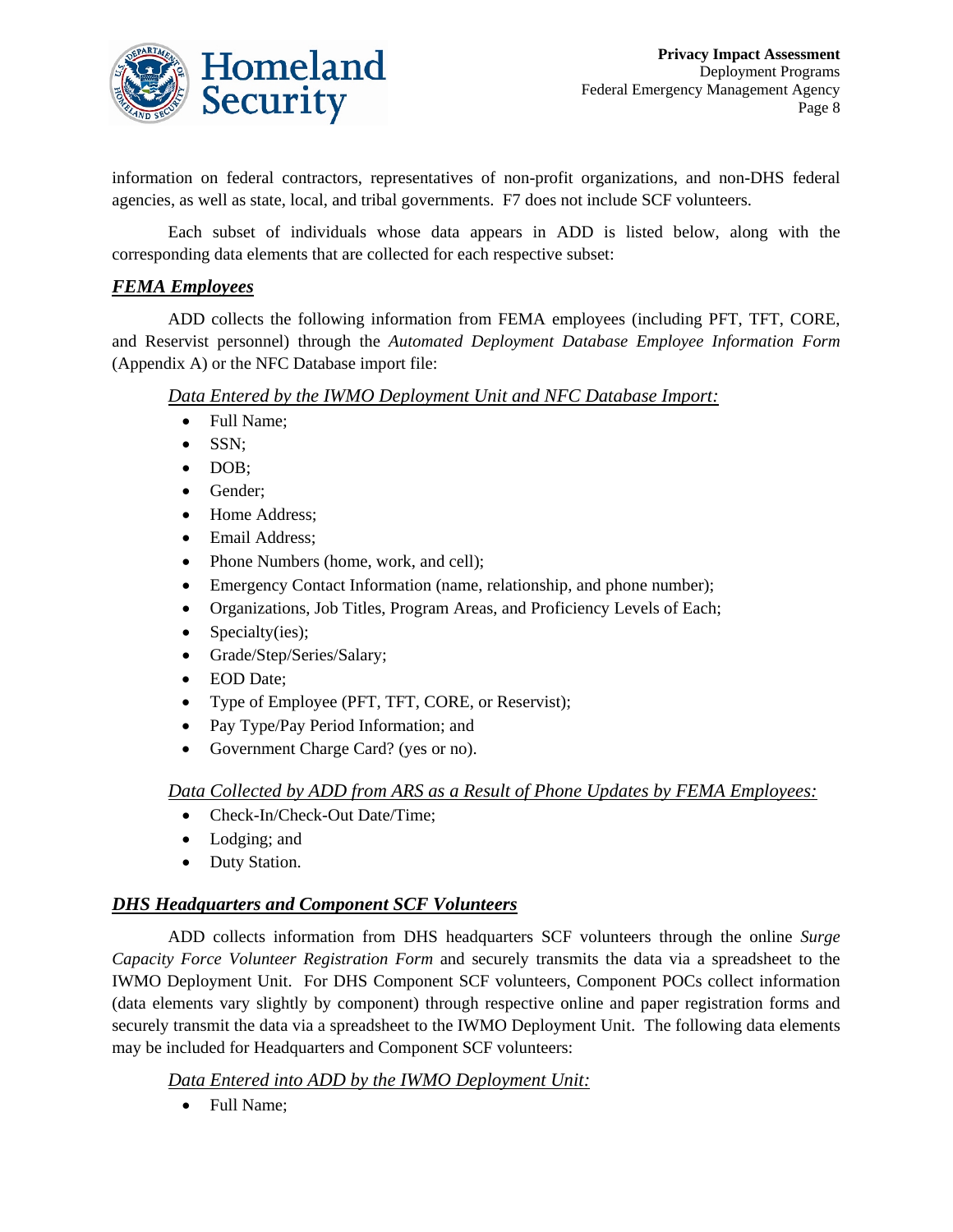

- SSN;
- DOB;
- Gender;
- Office/Duty Station Location;
- Home Address;
- Email Address(es);
- Phone Numbers (home, work, and cell);
- Emergency Contact Information (name, relationship, email address, and phone numbers);
- Job Series Code:
- Confirmation of Supervisor's Written Approval for Training Authorization and SCF Volunteer Eligibility;
- Government Charge Card? (yes or no);
- Confirmation of Supervisor's Written Approval for Training Authorization and SCF Volunteer Eligibility; and
- Authorization and Certification Statement (attached to registration form).

#### *Data Collected by ADD from ARS as a Result of Phone Updates by SCF Volunteers:*

• Availability Status ("available" vs. "unavailable")

#### *Other Federal Agency Employees, Contractors, State/Local/Tribal Government Employees, and Non-Profit Organization Representatives*

ADD collects information from other federal agency employees; contractors; state, local, and tribal government agency employees; and representatives of non-profit organizations located at JFOs throughout the nation, via the *Non-FEMA Deployment Information Form* (Appendix D):

*Data Entered into ADD by the IWMO Deployment Unit:*

- Full Name;
- Gender;
- Agency Name and Address;
- Employee Type (i.e., contractor, state/local/tribal agency, or voluntary agency);
- Deployment Tour Information (job number, date on site, and departure date);
- Tour Lodging Information (name of establishment, address, and phone number);
- Agency Job Information (job title, job description, and state/end dates);
- Agency POC Information (name, job title, and phone number); and
- Emergency Contact Information (name, relationship, and phone numbers).

#### *Data Generated by ADD for Each Individual with Information in ADD*

• PID Number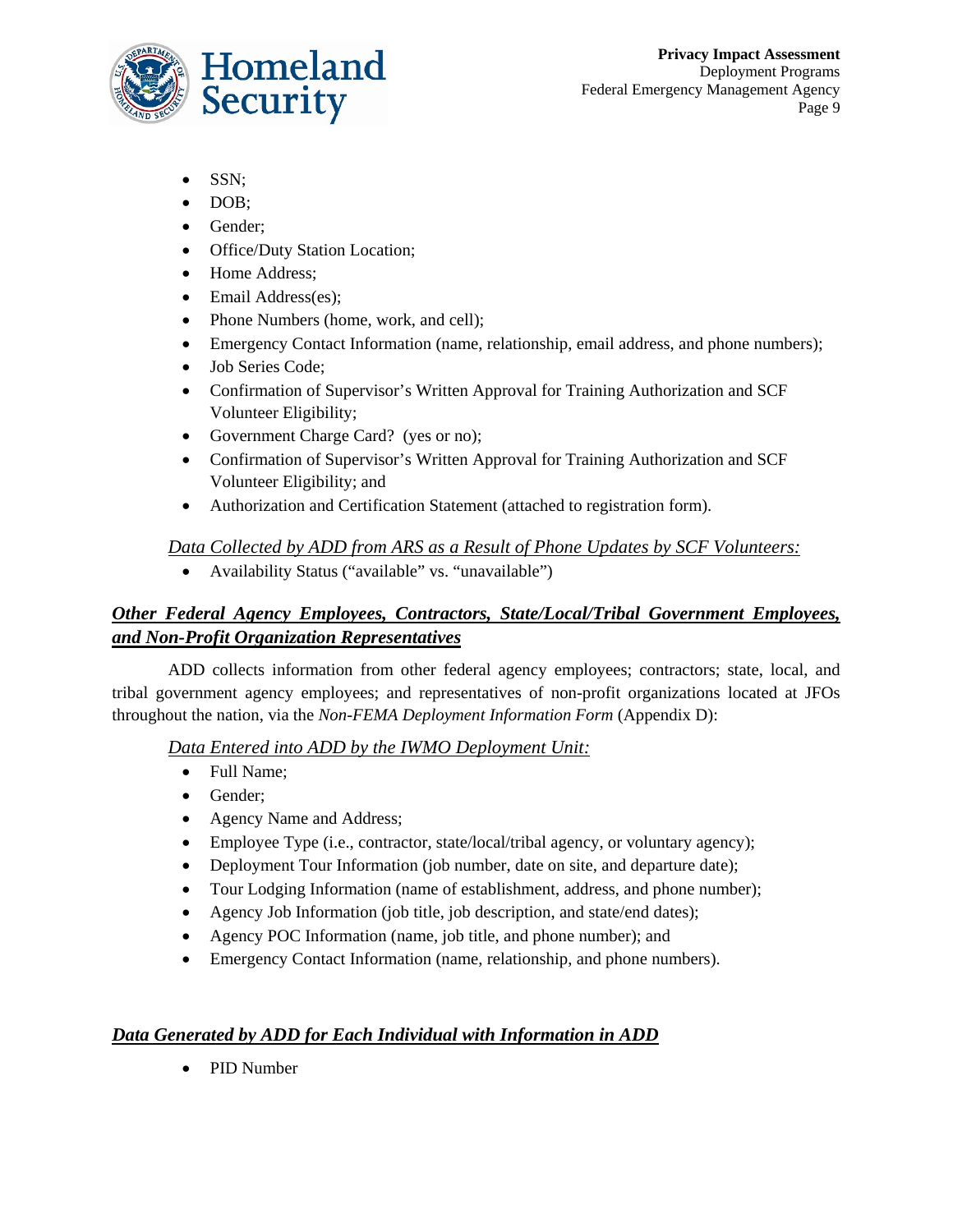

#### *Data Transferred Back to FEMA for Upload into ADD after Updates in DOI/BLM's IQCS*

The following information is returned from DOI/BLM's IQCS to FEMA's ADD following qualification and training updates:

- PID (referred to as the Employee ID or *EmplID* in IQCS); and
- Current FQS Position Title(s), plus corresponding qualification status (i.e., trainee or qualified).

#### **2.2 What are the sources of the information and how is the information collected for the project?**

FEMA collects the deployment program information stored in ADD through paper forms, data extracts from the USDA/NFC Database, and telephone keypad update entries by disaster response and recovery personnel. FEMA deployment programs use a combination of manual and automated processes to collect information and ultimately store it in ADD. The sources of information for FEMA's deployment programs and ADD include: 1) individuals who are participating in FEMA's deployment programs; 2) individuals who collaborate with FEMA through a JFO in response to a disaster; 3) USDA/NFC Database; 4) ARS; 5) ADD itself, which creates a PID for each individual in the system; and 6) DOI/BLM's IQCS, which returns to ADD update qualification information.<sup>[3](#page-10-0)</sup>

FEMA may collect information directly from the individual through a paper form, or in the case of ARS, via telephone; FEMA may collect information from the deployable individuals through another person, such as a program or Regional Office POC; or in the case of the NFC Database, FEMA may collect information via an extract from a supporting IT system.

#### **2.3 Does the project use information from commercial sources or publicly available data? If so, explain why and how this information is used.**

No, neither FEMA's deployment programs nor ADD use information from commercial sources or publicly available sources.

#### **2.4 Discuss how accuracy of the data is ensured.**

FEMA ensures the accuracy of the data it collects by obtaining the information directly from individual deployment program participants, as often as possible. In other cases, Regional Office POCs, FEMA Corps leaders, FEMA HC representatives, POCs at DHS Headquarters and other DHS components, and other federal agencies may provide the information on behalf of individuals under their purview. The POCs and HC representatives are responsible for verifying the information, and the IWMO Deployment Unit also reviews the records. For SCF volunteers from DHS headquarters and other DHS

<span id="page-10-0"></span> <sup>3</sup> For more information, see the *FEMA Deployment Qualifications PIA*.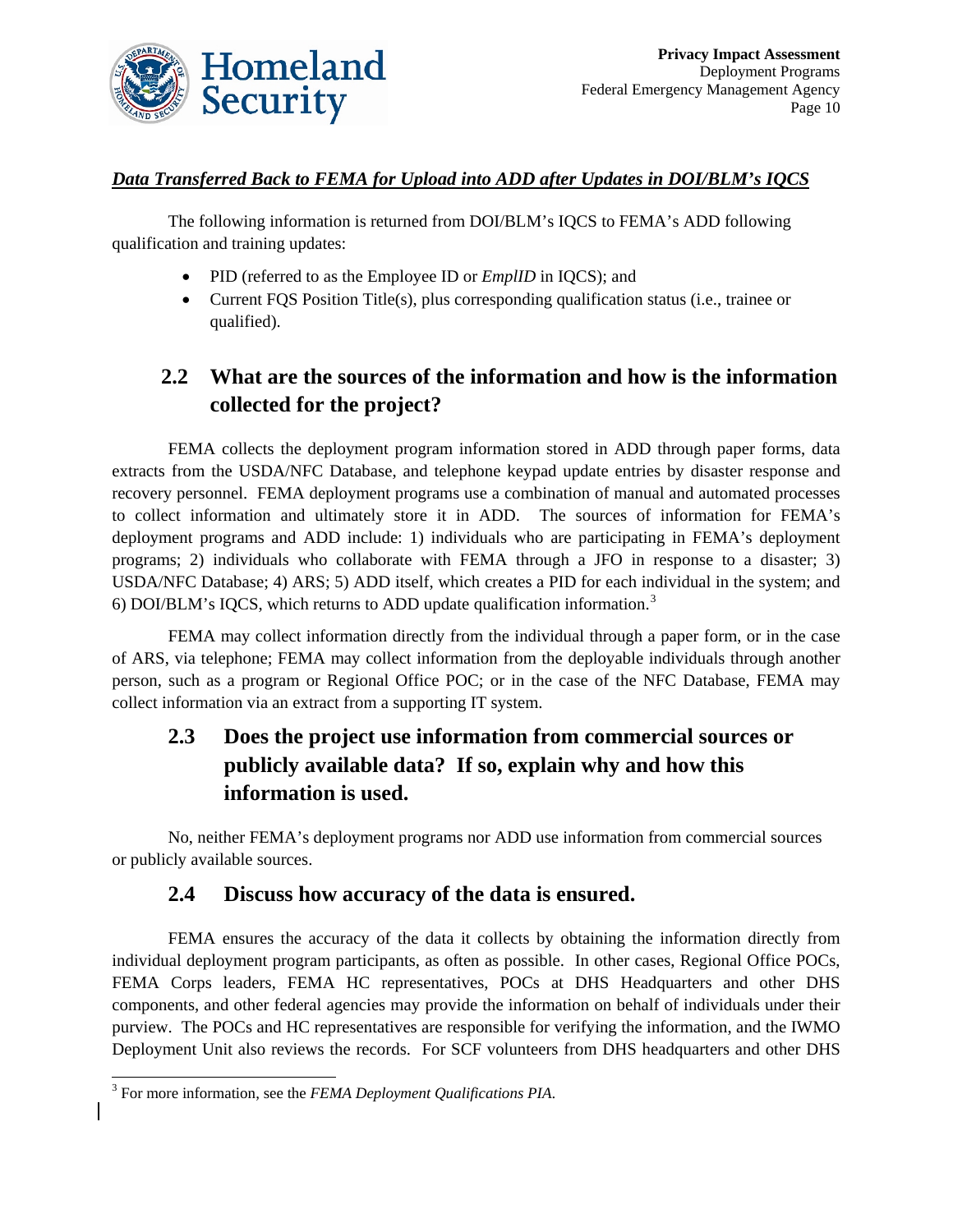

components, the IWMO Deployment Unit requires each POC to send updates to its SCF volunteer information on a quarterly basis. For instance, if the NFC Database import results in two names corresponding with the same SSN or the same name corresponding with two different SSNs, the IWMO Deployment Unit verifies the information with the respective individuals and/or POCs. In this manner, the data extracts from the USDA/NFC Database assist FEMA in ensuring the accuracy of its information. In addition, FEMA program managers, who are responsible for reviewing the employee records, may contact the IWMO Deployment Unit to correct discrepancies. The IWMO Deployment Unit also monitors the database records daily, providing reports to management and forwarding concerns or suspected inaccuracies to the IWMO Deployment Unit and/or the employee's manager. Finally, in order to reconcile the database records, organizational abstracts and employee files from the USDA/NFC Database are imported biweekly into ADD via an automated script.

### **2.5 Privacy Impact Analysis: Related to Characterization of the Information**

**Privacy Risk:** The privacy risk associated with FEMA's deployment programs is that the Agency could collect inaccurate information on disaster response and recovery personnel due to the manual data entry of information into ADD.

**Mitigation:** This privacy risk is mitigated by requiring regular reviews of the data for accuracy by the IWMO Deployment Unit. Additionally, in order to ensure accuracy following each biweekly USDA/NFC Database import, employees of the IWMO Deployment Unit who note any discrepancies regarding the SSNs or other information immediately verify the information with the respective individual and/or POC. Furthermore, FEMA Corps team leaders and FEMA program managers verify the names of the team members upon deployment to ensure accuracy.

### **Section 3.0 Uses of the Information**

#### **3.1 Describe how and why the project uses the information.**

FEMA uses this information to determine deployment assignments and manage the availability of disaster response and recovery personnel. In addition, the information in ADD is used to track the deployment and training experience and availability status. The information, including the SSN and DOB, is required to uniquely identify and track individuals to coordinate and manager their deployments. The ARS system is the method by which the deployment database identifies, maintains, and archives a DHS SCF volunteer's status for deployment. DHS SCF employees who are not currently deployed are required to update their availability status by calling FEMA's automated ARS, which immediately updates their availability status in ADD. The system asks identifying questions, including the SSN and DOB, then states the SCF volunteer's current status and asks him or her to confirm or change his or her deployment status as "available" or "unavailable." FEMA employees who are currently deployed are instructed to call ARS only to check-in, change lodging, duty station, and/or check-out.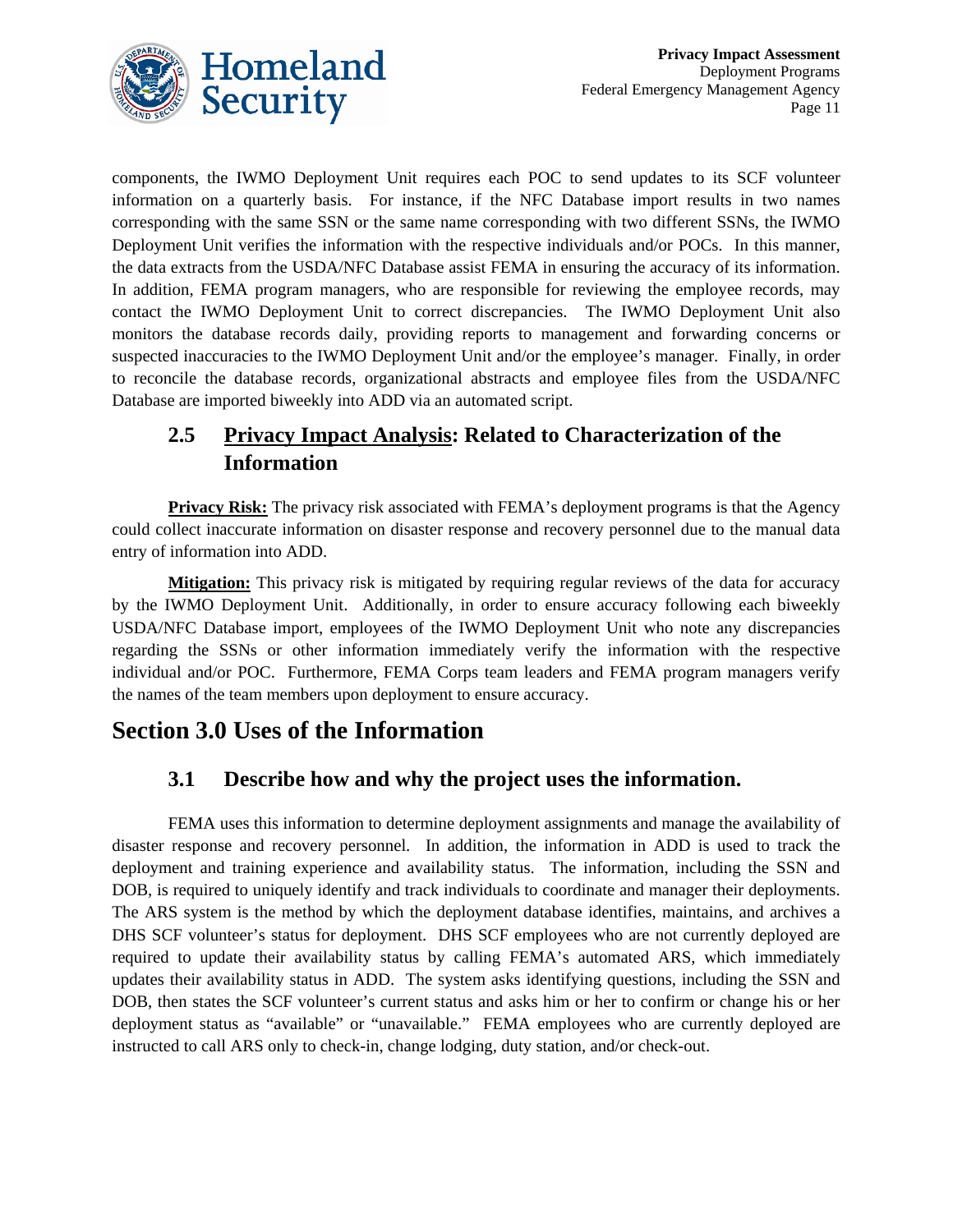

### **3.2 Does the project use technology to conduct electronic searches, queries, or analyses in an electronic database to discover or locate a predictive pattern or an anomaly? If so, state how DHS plans to use such results.**

No, neither FEMA's deployment programs nor ADD conduct electronic searches, queries, or analyses in an electronic database to discover or located a predictive pattern or an anomaly.

### **3.3 Are there other components with assigned roles and responsibilities within the system?**

The IWMO Deployment Unit manages FEMA's deployment programs and ADD. No other DHS components have assigned roles and responsibilities within ADD; however, the IWMO Deployment Unit requires each participating component POC to securely transmit updates to its SCF volunteer information via email on a quarterly basis. In addition, when an SCF volunteer is first approved, the designated component POC collects the employee's registration information via a specified form, which has been approved by the respective headquarters or component leadership, then securely transmits the data to FEMA. Most DHS headquarters and component POCs use their own unique forms and methods of collection for use in ADD.

#### **3.4 Privacy Impact Analysis: Related to the Uses of Information**

**Privacy Risk:** The privacy risk associated with FEMA's deployment programs is that the Agency could use the information in ADD for purposes other than that for which it was originally collected.

**Mitigation:** FEMA mitigates this privacy risk by limiting the collection of information to that which is necessary to contact individuals and manage and coordinate their deployments. In addition, FEMA limits access to the information and ADD to those individuals with a "need to know" the information for performance of their official duties. FEMA also limits the sharing of the information within ADD to "read only" access by the IWMO Deployment Unit and to the occasions in which FEMA Regional Office personnel or FEMA HR personnel at JFOs may run ADD reports. Regional Office and JFO personnel, however, are prohibited from editing or adding information in ADD. Only FEMA personnel who are authenticated through Active Directory and are granted a password by the IWMO Deployment Unit or ADD's Information Systems Security Officer (ISSO) may edit information in ADD.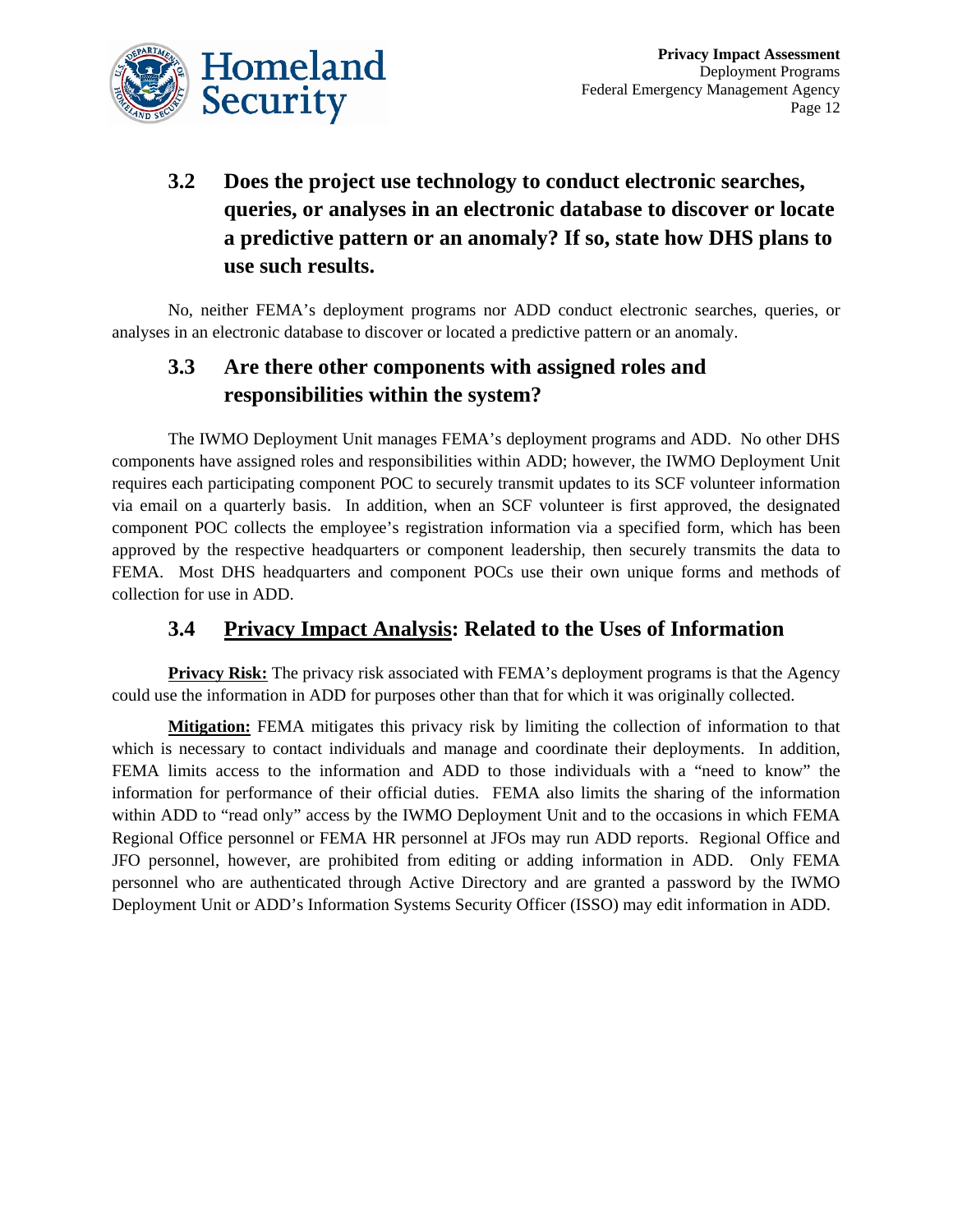

### **Section 4.0 Notice**

### **4.1 How does the project provide individuals notice prior to the collection of information? If notice is not provided, explain why not.**

FEMA provides notice of its collection of information to facilitate the provision of its deployment programs through many different media (see Appendices). Once approved, FEMA will use the *ADD Employee Information Form* and FEMA will provide a privacy notice on the form. Similarly, FEMA will use the *Non-FEMA Deployment Information Form* and FEMA provides notice through a Privacy Act Statement on the form. Additionally, once ADD users enter the system, FEMA provides a privacy notice. ARS also provides a privacy notice to FEMA and DHS SCF callers prior to collecting any information or availability updates. For non-FEMA disaster response and recovery professionals, either the FEMA Corps team leader or the component/agency/organization POC provides a verbal privacy notice to the respective personnel. This PIA and DHS/ALL-014 Department of Homeland Security Emergency Personnel Location System of Records, 73 FR 61888, October 17, 2008, [\(http://www.gpo.gov/fdsys/pkg/FR-2008-10-17/html/E8-24807.htm\)](http://www.gpo.gov/fdsys/pkg/FR-2008-10-17/html/E8-24807.htm) provides notice of FEMA's collection of information. The DHS/ALL-004 Department of Homeland Security General Information Technology Access Account Records System of Records, 77 FR 70792, November 27, 2012, [\(http://www.gpo.gov/fdsys/pkg/FR-2012-11-27/html/2012-28675.htm\)](http://www.gpo.gov/fdsys/pkg/FR-2012-11-27/html/2012-28675.htm) provides notice of FEMA's collection of information to grant FEMA employees access to ADD.

### **4.2 What opportunities are available for individuals to consent to uses, decline to provide information, or opt out of the project?**

Under FEMA's "Every Employee is an Emergency Manager" initiative, every new FEMA employee, once he or she accepts a FEMA position, is accepting the terms of employment, the position description, and performance plans, which include requirements for participation in deployment programs. For FEMA employees, the failure to provide their information may directly impact their qualifications for employment. Reasonable accommodations will be made with respect to deployment for employees with qualifying disabilities. For employees of DHS Headquarters or DHS components who volunteer for the SCF, the failure to provide this information may jeopardize their position on the SCF. In a similar fashion, for FEMA Corps members, the failure to provide their information to CNCS could ultimately jeopardize their positions as FEMA Corps members.

#### **4.3 Privacy Impact Analysis: Related to Notice**

**Privacy Risk:** The privacy risk associated with FEMA's deployment programs is that individuals will not receive notice that their information is being provided to FEMA and ADD for deployment program management and coordination.

**Mitigation:** FEMA mitigates this privacy risk by providing notice of its collection of information for disaster response and recovery through Privacy Act Statements on FEMA forms (see Appendices), a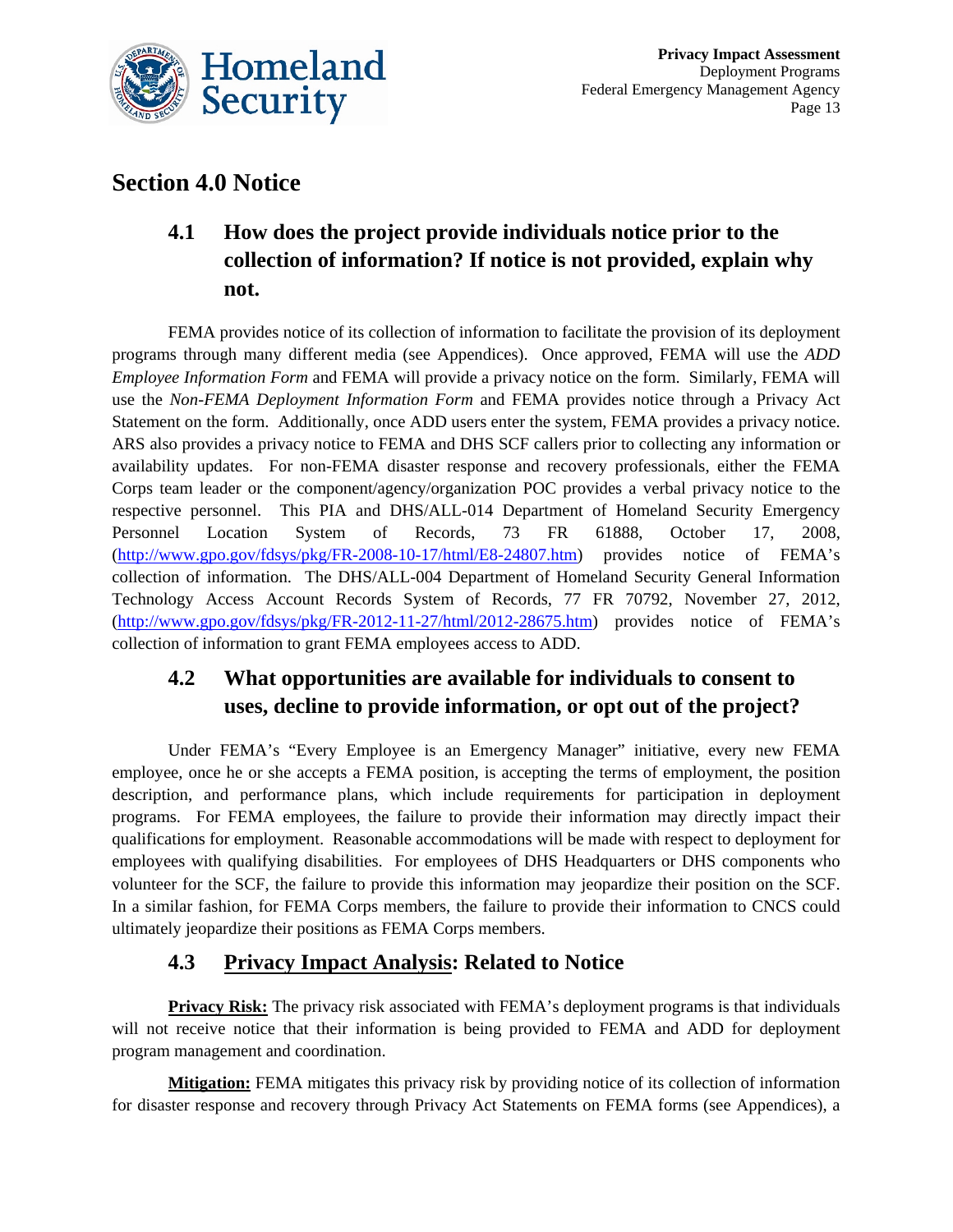

verbal privacy notice provided by FEMA Corps team leaders, DHS component or other federal agency POCs, and a verbal notice to FEMA employees who call ARS prior to collection. Finally, this PIA and DHS/ALL-014 Department of Homeland Security Emergency Personnel Location System of Records, 73 FR 61888, October 17, 2008, [\(http://www.gpo.gov/fdsys/pkg/FR-2008-10-17/html/E8-24807.htm\)](http://www.gpo.gov/fdsys/pkg/FR-2008-10-17/html/E8-24807.htm) provide notice of FEMA's collection of information for deployment. The DHS/ALL-004 Department of Homeland Security General Information Technology Access Account Records System of Records, 77 FR 70792, November 27, 2012, (http://www.gpo.gov/fdsys/pkg/FR-2012-11-27/html/2012-28675.htm) provides notice of FEMA's collection of information to grant FEMA employees access to ADD.

# **Section 5.0 Data Retention by the project**

#### **5.1 Explain how long and for what reason the information is retained.**

FEMA's RMD is collaborating with NARA to establish an approved retention and disposal schedule for its deployment programs that is consistent with the above referenced SORNs and FEMA's mission. Once NARA has approved this retention and disposal schedule, this PIA will be updated and all data will be retained and disposed of in accordance with the NARA approved schedule.

### **5.2 Privacy Impact Analysis: Related to Retention**

**Privacy Risk:** There is a privacy risk that ADD will retain information longer than necessary and relevant.

**Mitigation:** FEMA mitigates this privacy risk by establishing a NARA approved retention and disposal schedule and minimizing the time the Agency keeps data, in line with the mission of its deployment programs. In addition, FEMA leverages training and documentation, such as standard operating procedures (SOP), to inform FEMA users of proper record retention standards.

# **Section 6.0 Information Sharing**

### **6.1 Is information shared outside of DHS as part of the normal agency operations? If so, identify the organization(s) and how the information is accessed and how it is to be used.**

FEMA shares information collected and entered into ADD with the following agencies: 1) USDA/NFC for the purposes of verifying information regarding disaster response and recovery personnel via an MOU and interconnection security agreement (ISA); and 2) DOI/BLM in order to share information and FQS training and certification requirements with IQCS via an IAA and MOU for the purpose of matching job titles of FEMA employees with qualifications and training criteria.<sup>[4](#page-14-0)</sup> FEMA will only share the information within ADD outside of FEMA in accordance with the routine uses published in DHS/ALL-014 Department of Homeland Security Emergency Personnel Location System of Records, 73 FR 61888, October 17, 2008, [\(http://www.gpo.gov/fdsys/pkg/FR-2008-10-17/html/E8-24807.htm\)](http://www.gpo.gov/fdsys/pkg/FR-2008-10-17/html/E8-24807.htm).

<span id="page-14-0"></span><sup>&</sup>lt;sup>4</sup> See the *FEMA Deployment Qualifications PIA* for further details on FEMA's information sharing with DOI/BLM.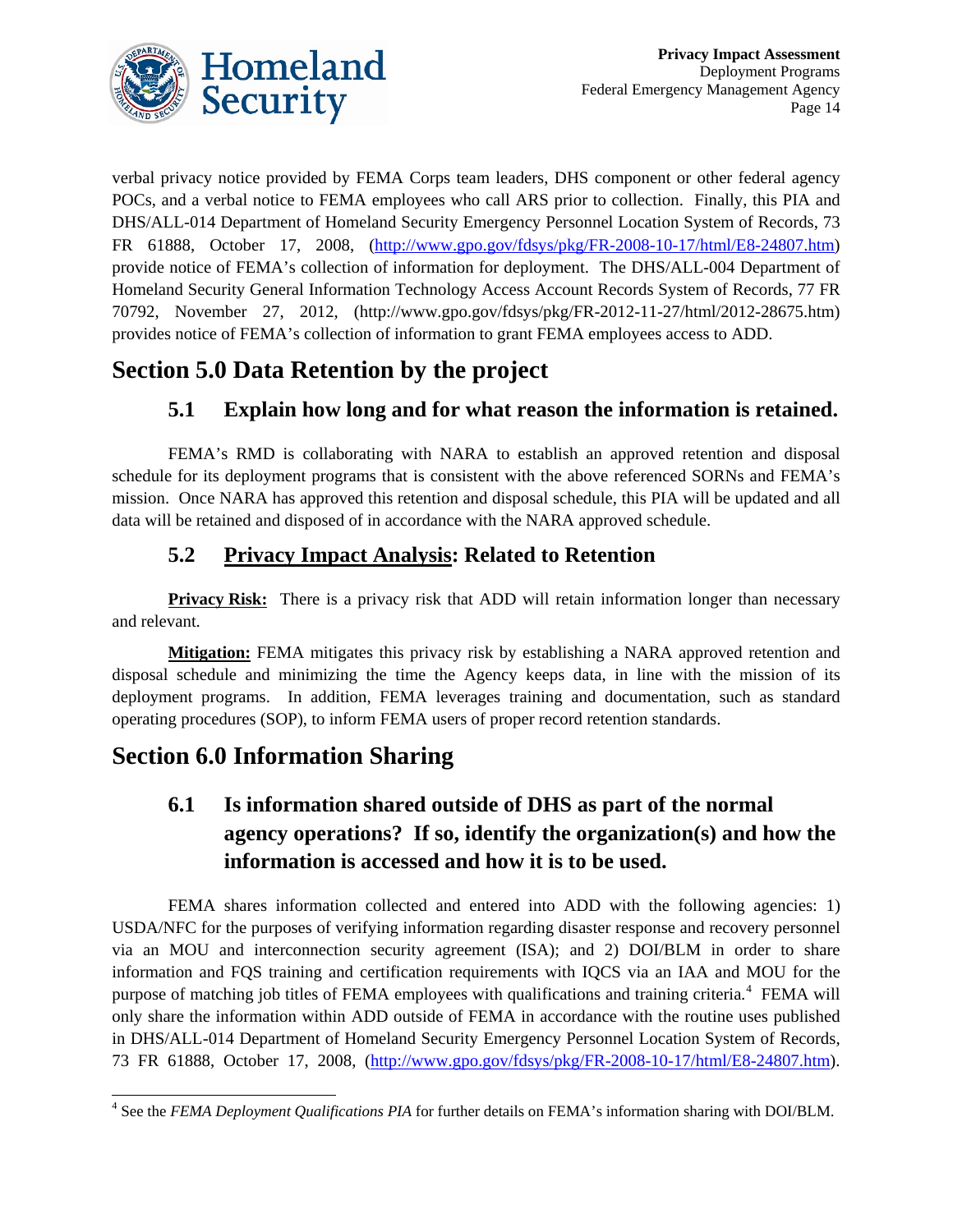

Responsible program and project managers review all MOUs, IAAs, and ISAs between FEMA and its partners, FEMA Privacy Officers, FEMA Chief Information Security Officer, FEMA Chief Counsel, and FEMA Operations Center (FOC) Director, and are then forwarded to DHS for formal review and approval. Information related to access to the ADD IT system will be shared in accordance with the routine uses in the DHS/ALL-004 Department of Homeland Security General Information Technology Access Account Records System of Records, 77 FR 70792, November 27, 2012, (http://www.gpo.gov/fdsys/pkg/FR-2012-11-27/html/2012-28675.htm).

#### **6.2 Describe how the external sharing noted in 6.1 is compatible with the SORN noted in 1.2.**

Any sharing of deployment-related information in ADD is conducted in accordance with the Privacy Act and the routine uses prescribed in DHS/ALL-014 Department of Homeland Security Emergency Personnel Location System of Records, 73 FR 61888, October 17, 2008, [\(http://www.gpo.gov/fdsys/pkg/FR-2008-10-17/html/E8-24807.htm\)](http://www.gpo.gov/fdsys/pkg/FR-2008-10-17/html/E8-24807.htm). The ADD system collects information from disaster response and recovery personnel to support disaster operations and uses that information for the purpose of deploying individuals to assist with natural and man-made disasters nationwide. This is carried out in a manner that is consistent with the published routine uses and is also compatible with the original purpose of collection. Information related to access to the ADD IT system will be shared in accordance with the routine uses in the DHS/ALL-004 Department of Homeland Security General Information Technology Access Account Records System of Records, 77 FR 70792, November 27, 2012, (http://www.gpo.gov/fdsys/pkg/FR-2012-11-27/html/2012-28675.htm).

#### **6.3 Does the project place limitations on re-dissemination?**

Yes, FEMA shares information only if a routine use outlined in the SORN listed under Section 6.2 above permits disclosure, and/or through an approved MOU or ISA, such as the sharing described in Section 6.1. In addition, FEMA re-disseminates information only in accordance with the Privacy Act.

#### **6.4 Describe how the project maintains a record of any disclosures outside of the Department.**

As identified in the SORN listed under Section 6.2 above, requests for ADD records should be made to the FEMA Disclosure Officer, who maintains the accounting of what records are disclosed and to whom. Requests for FEMA Corps personnel records should be made to the Chief Freedom of Information Act (FOIA) Officer at CNCS, and requests for SCF personnel records from DHS headquarters and other DHS components are made to the FOIA/Disclosure Office at the respective DHS offices/components.

#### **6.5 Privacy Impact Analysis: Related to Information Sharing**

**Privacy Risk:** There is a privacy risk that information in ADD could be erroneously disclosed.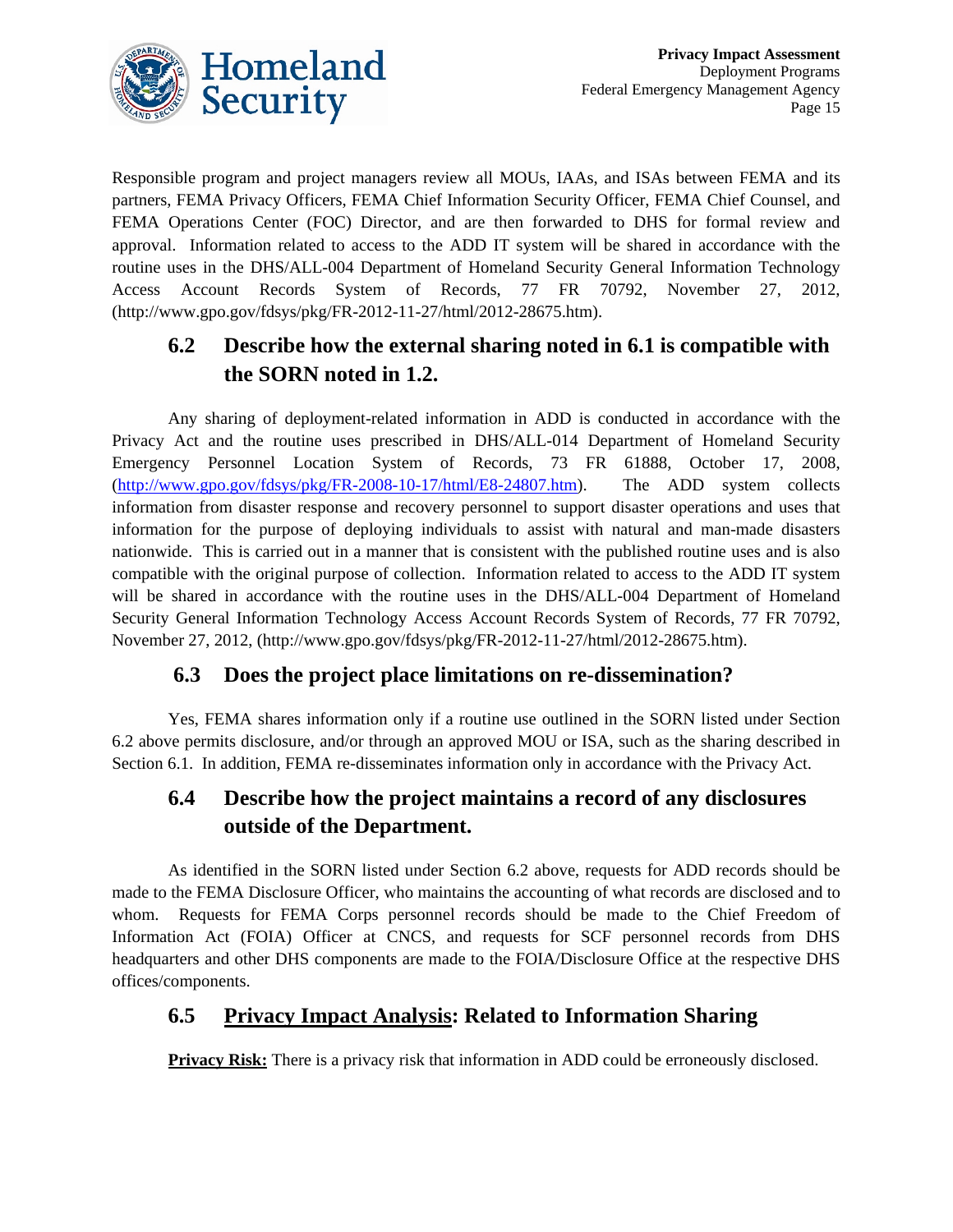

**Mitigation:** FEMA mitigates this privacy risk only by sharing the information in the ADD system outside of FEMA pursuant to the routine uses found in the appropriate SORN as listed in section 1.2, such as DHS/ALL-014 Department of Homeland Security Emergency Personnel Location System of Records, 73 FR 61888, October 17, 2008, [\(http://www.gpo.gov/fdsys/pkg/FR-2008-10-17/html/E8-](http://www.gpo.gov/fdsys/pkg/FR-2008-10-17/html/E8-24807.htm) [24807.htm\)](http://www.gpo.gov/fdsys/pkg/FR-2008-10-17/html/E8-24807.htm), through an MOU or ISA, and/or pursuant to a written request submitted to the DHS Headquarters or the FEMA Disclosure Officer. FEMA further restricts the sharing by requiring a "need to know" for the specific data. Information may be shared with other federal, state, or local government agencies as well as with non-profit organizations with mission-specific ties to FEMA and may be shared only through encrypted, password-protected, flat files or automated transfers. FEMA also mitigates this privacy risk by requiring orientation and training of all individuals with access to ADD to ensure the proper use and handling of data.

### **Section 7.0 Redress**

#### **7.1 What are the procedures that allow individuals to access their information?**

The information within ADD is part of the DHS/ALL-014 Department of Homeland Security Emergency Personnel Location System of Records, 73 FR 61888, October 17, 2008, [\(http://www.gpo.gov/fdsys/pkg/FR-2008-10-17/html/E8-24807.htm\)](http://www.gpo.gov/fdsys/pkg/FR-2008-10-17/html/E8-24807.htm) and individuals may access their information via a Privacy Act or FOIA request to the DHS Headquarters or the FEMA Disclosure Officer. Additionally, within the ADD system, the IWMO Deployment Unit may access the information regarding FEMA employees, FEMA Corps members, and SCF volunteers. FEMA employees, including Reservists, may contact their supervisors or program managers to access their information. FEMA Corps members may contact their team leaders to access their information; in turn, their team leaders may contact the IWMO Deployment Unit. For SCF, the respective DHS office/component POCs may forward updates to the IWMO Deployment Unit. State, local, and tribal representatives, contractors, and representatives of non-profit organizations in the field may ask their supervisors, program managers, or FEMA POCs to access their information through the IWMO Deployment Unit. Information related to access to the ADD IT system are part of the DHS/ALL-004 Department of Homeland Security General Information Technology Access Account Records System of Records, 77 FR 70792, November 27, 2012, [\(http://www.gpo.gov/fdsys/pkg/FR-2012-11-27/html/2012-28675.htm\)](http://www.gpo.gov/fdsys/pkg/FR-2012-11-27/html/2012-28675.htm) and individuals may access their information via a Privacy Act or FOIA request to the DHS Headquarters or the FEMA Disclosure Officer.

#### **7.2 What procedures are in place to allow the subject individual to correct inaccurate or erroneous information?**

The information within ADD is part of the DHS/ALL-014 Department of Homeland Security Emergency Personnel Location System of Records, 73 FR 61888, October 17, 2008, [\(http://www.gpo.gov/fdsys/pkg/FR-2008-10-17/html/E8-24807.htm\)](http://www.gpo.gov/fdsys/pkg/FR-2008-10-17/html/E8-24807.htm) and individuals may access their information via a Privacy Act or FOIA request to the DHS Headquarters or the FEMA Disclosure Officer. Additionally, within the ADD system, the IWMO Deployment Unit may access the information regarding FEMA employees, FEMA Corps members, and SCF volunteers. FEMA employees, including Reservists,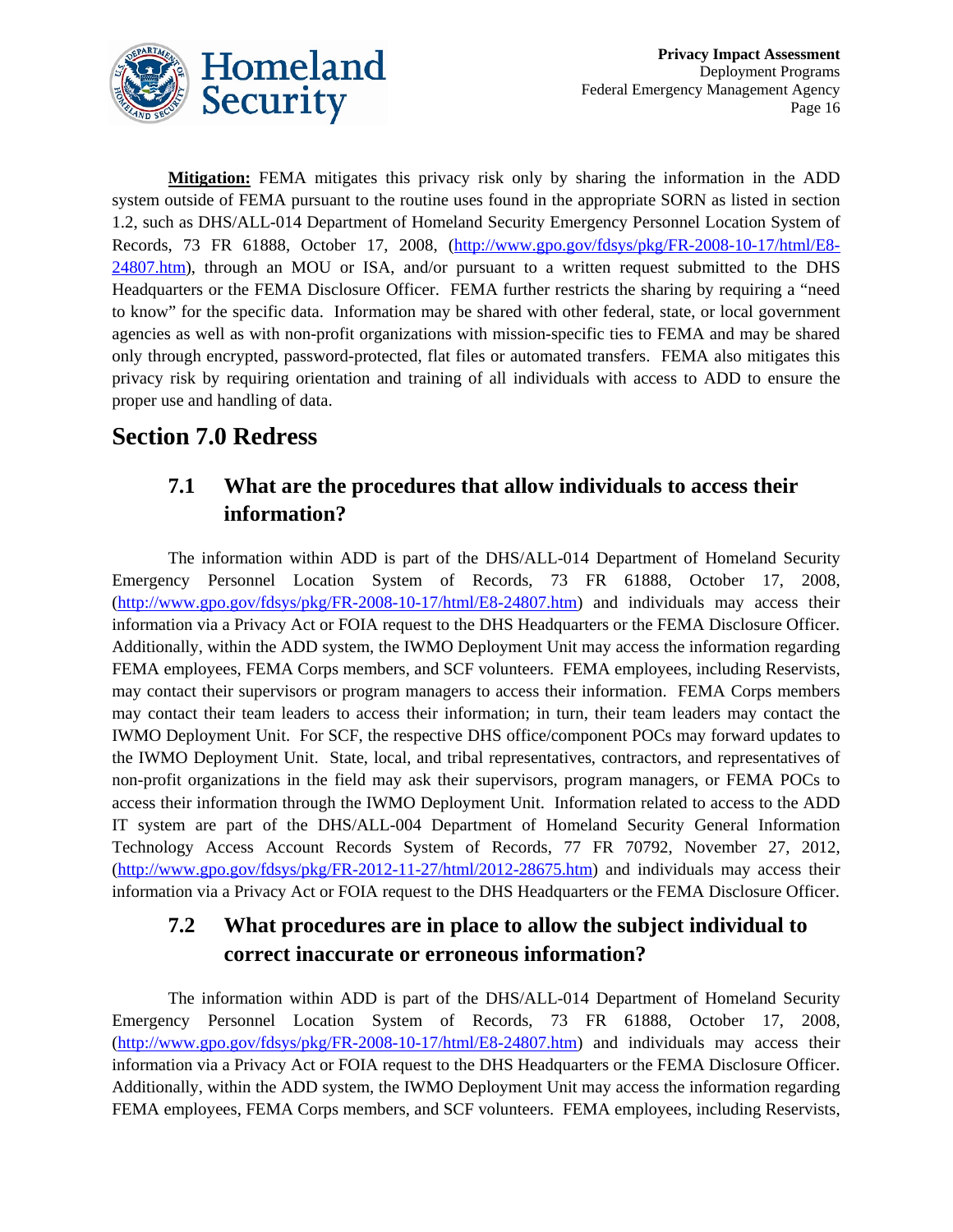

may contact their supervisors or program managers to access their information. FEMA Corps members may contact their team leaders to access their information; in turn, their team leaders may contact the IWMO Deployment Unit. For SCF, the respective DHS office/component POCs may forward updates to the IWMO Deployment Unit. State, local, and tribal representatives, contractors, and representatives of non-profit organizations in the field may ask their supervisors, program managers, or FEMA POCs to access their information through the IWMO Deployment Unit. Information related to access to the ADD IT system are part of the DHS/ALL-004 Department of Homeland Security General Information Technology Access Account Records System of Records, 77 FR 70792, November 27, 2012, [\(http://www.gpo.gov/fdsys/pkg/FR-2012-11-27/html/2012-28675.htm\)](http://www.gpo.gov/fdsys/pkg/FR-2012-11-27/html/2012-28675.htm) and individuals may access their information via a Privacy Act or FOIA request to the DHS Headquarters or the FEMA Disclosure Officer.

#### **7.3 How does the project notify individuals about the procedures for correcting their information?**

This PIA, along with the aforementioned SORNs in Section 1.2 provide notice regarding ways in which DHS employees, contractors, and other individuals may correct their information. In addition, FEMA provides notice of redress in ADD directly to FEMA disaster response and recovery professionals during their initial disaster responder orientation as well as subsequent training courses. The redress process is explained to the FEMA employees' supervisors and program managers, the SCF volunteer POCs, and the FEMA Corps team leaders either via email, verbally, or telephone. These POCs and team leaders, in turn, describe the redress process to their respective participants.

#### **7.4 Privacy Impact Analysis: Related to Redress**

**Privacy Risk:** There is a privacy risk that individuals whose information appears in the ADD system will be unaware of the redress process.

**Mitigation:** FEMA mitigates this privacy risk by providing notice of redress in ADD directly to FEMA disaster responders, their POCs/team leaders/program managers during their initial training, and during subsequent training courses, as noted above in Section 7.3. The redress process is explained to the FEMA employees' supervisors and program managers, the SCF volunteer POCs, and the FEMA Corps team leaders either via email, verbally, or telephone. These POCs and team leaders, in turn, describe the redress process to their respective participants. In addition, DHS SCF volunteers and FEMA employees are notified when calling the ARS toll-free hotline that they can update their information in ADD through ARS. Furthermore, ADD provides users with a privacy notice, which includes redress information, prior to entry into the ADD system. Finally, this PIA, the ADD User Manual, and the DHS/ALL-014 Department of Homeland Security Emergency Personnel Location System of Records, 73 FR 61888, October 17, 2008, [\(http://www.gpo.gov/fdsys/pkg/FR-2008-10-17/html/E8-24807.htm\)](http://www.gpo.gov/fdsys/pkg/FR-2008-10-17/html/E8-24807.htm) offer notice of redress.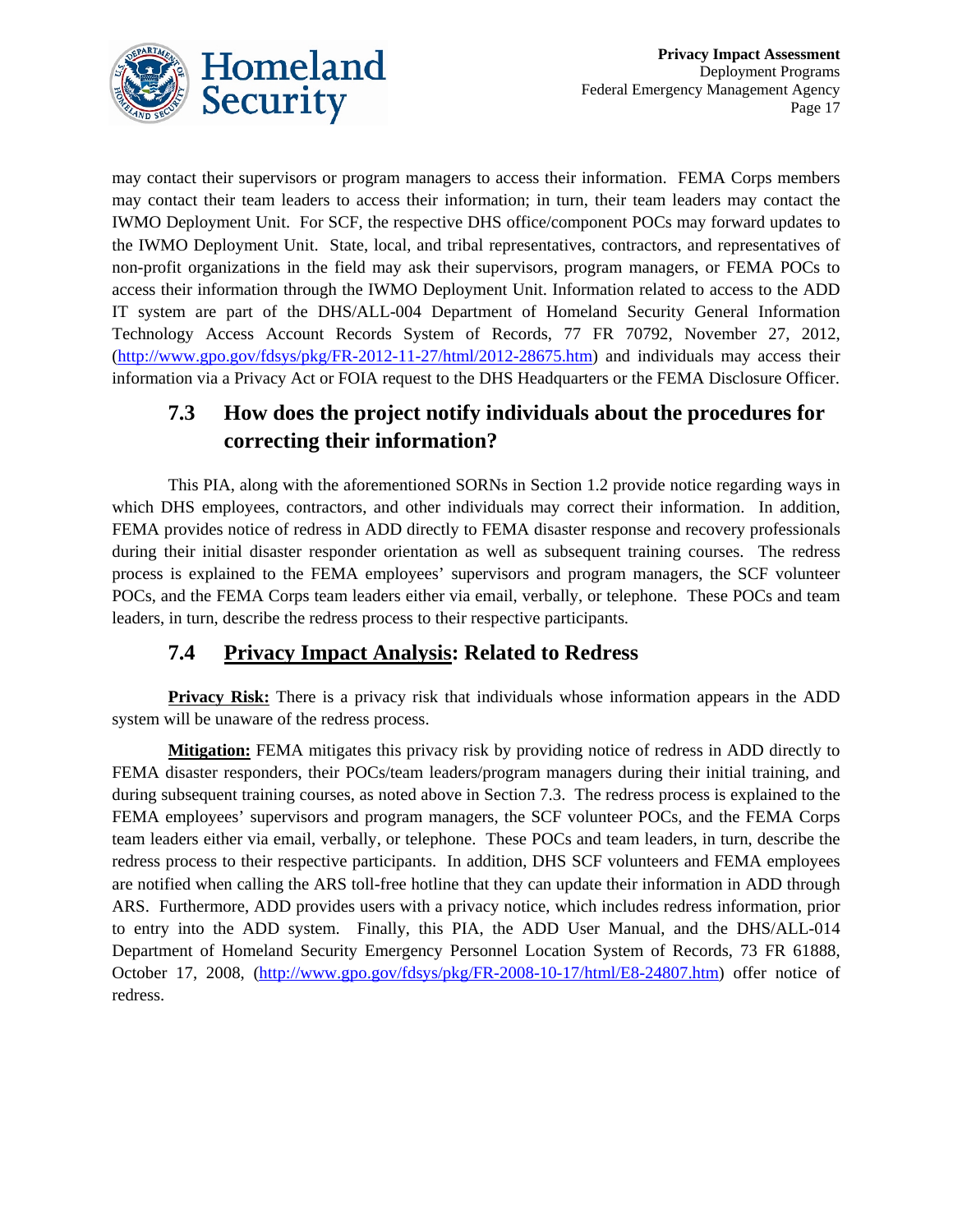

### **Section 8.0 Auditing and Accountability**

### **8.1 How does the project ensure that the information is used in accordance with stated practices in this PIA?**

The IWMO Deployment Unit ensures that FEMA follows the practices stated in this PIA by leveraging standard SOPs, orientation and training, policies, rules of behavior, and auditing and accountability.

#### **8.2 Describe what privacy training is provided to users either generally or specifically relevant to the project.**

FEMA requires all users of the ADD system to successfully meet annual privacy awareness and information security orientation and training requirements according the FEMA training guidelines, as well as program-specific ADD system training. Moreover, the IWMO Deployment Unit provides additional orientation and training for ADD users, which includes usage of the system, as well as how to safeguard PII.

### **8.3 What procedures are in place to determine which users may access the information and how does the project determine who has access?**

FEMA uses SOPs to document ADD protocols and establish guidelines for how FEMA employees use ADD. FEMA has promised its DHS Headquarters and DHS component SCF partners that FEMA will provide accountability for all deployed personnel under SCF through ADD. FEMA allows personnel in its Regional Office and JFOs to view information in ADD with "read only" access on a "need to know" basis and may generate reports that include PII; however, Regional Office personnel are now prohibited from adding or editing information in ADD. Only FEMA staff who are authenticated through Active Directory and are granted a password by the IWMO Deployment Unit or ADD's ISSO may edit information in ADD. To become an ADD user, an ADD *User Access Control Form* (Appendix E) must be completed and signed by the employee and his or her supervisor. This form includes the justification for accessing the system, the type of access required, and confirmation of training completion. Upon approval, role-based access is granted, limiting the individual to only information pertinent to his or her particular role or function.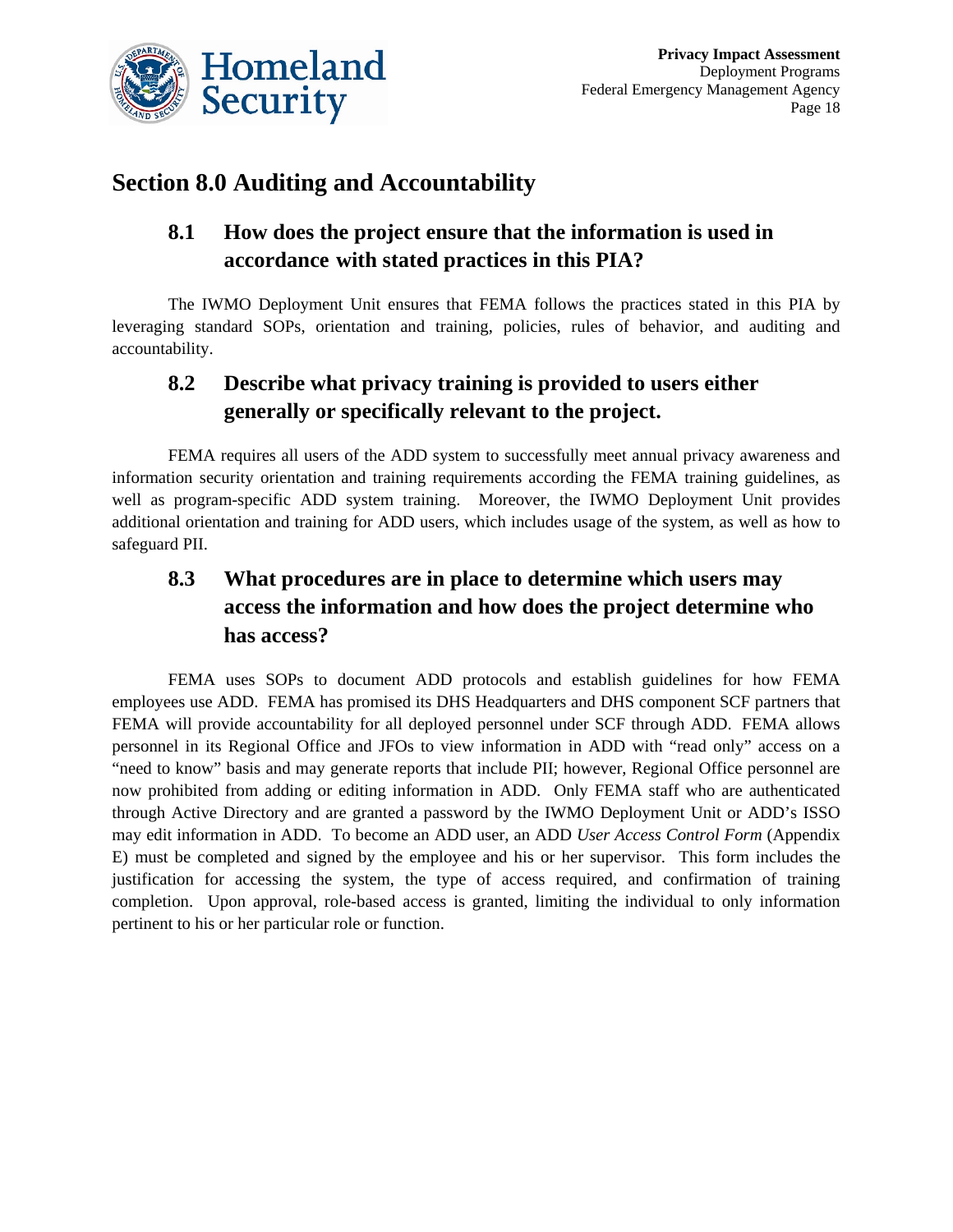

### **8.4 How does the project review and approve information sharing agreements, MOUs, new uses of the information, new access to the system by organizations within DHS and outside?**

The ADD System leverages MOUs and ISAs as necessary to facilitate the information exchange needed to accomplish its mission. All MOUs and ISAs between FEMA and its partners are reviewed by responsible program/project managers, FEMA Privacy Officer, FEMA Chief Information Security Officer, FEMA Chief Counsel, and FOC Director and are then forwarded to DHS for formal review and approval. Currently, for deployment purposes, FEMA maintains an MOU/ISA with the USDA/NFC to verify information relating to disaster response and recovery personnel and an MOU/ISA with DOI/BLM to match FQS training and qualifications criteria with FEMA employees' job titles.<sup>[5](#page-19-0)</sup>

# **Responsible Officials**

Eric M. Leckey Privacy Officer Federal Emergency Management Agency U.S. Department of Homeland Security

# **Approval Signature**

Original signed and on file at the DHS Privacy Office.

\_\_\_\_\_\_\_\_\_\_\_\_\_\_\_\_\_\_\_\_\_\_\_\_\_\_\_\_\_\_\_\_

Jonathan R. Cantor Acting Chief Privacy Officer Department of Homeland Security

<span id="page-19-0"></span><sup>&</sup>lt;sup>5</sup> See the *FEMA Deployment Qualifications PIA* for further details about FEMA's information sharing with DOI/BLM.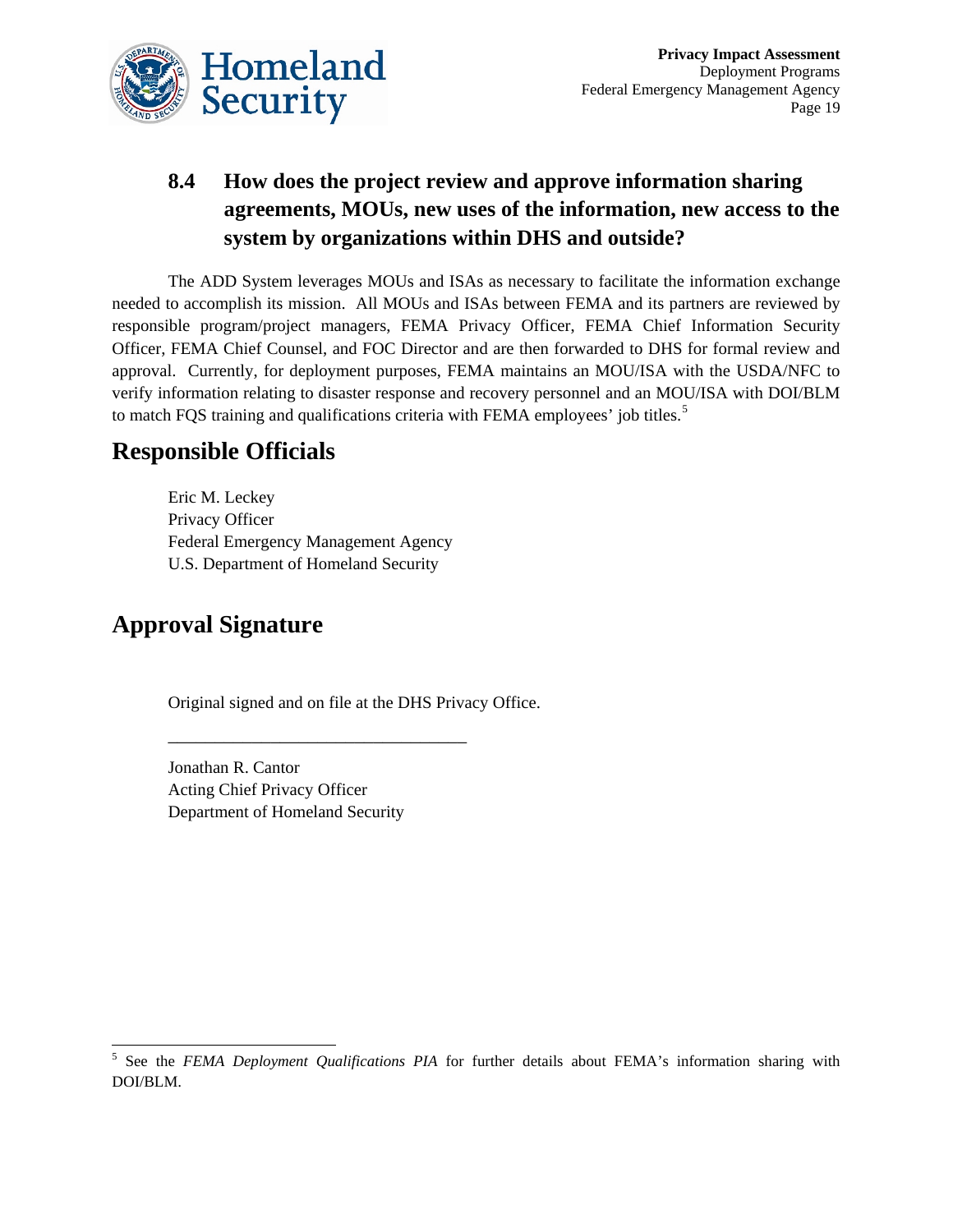

# **Appendix A: Automated Deployment Database Employee Information Form PRIVACY ACT STATEMENT**

**AUTHORITY:** The Homeland Security Act of 2002, §§ 503, 504, and 624, 6 U.S.C. §§ 313, 314, 320, and 711; the Robert T. Stafford Disaster Relief and Emergency Assistance Act (Stafford Act) as amended, §§ 303, 306, 403, and 502, and 621, 42 U.S.C. §§ 5144, 5170a, and 5197; Exec. Order No. 13478, 73 FR 70239, November 18, 2008; Exec. Order No. 9397, 8 FR 16095, Nov. 30, 1943; 5 U.S.C. § 1302, "Government Organization and Employees Regulations"; The Debt Collection Improvement Act of 1996, 31 U.S.C. § 7701(c), "General Assistance Administration"; 44 C.F.R. §§ 206.5, 206.7-206.8, 206.43; and Homeland Security Presidential Directive 5, "Management of Domestic Incidents."

**PURPOSE(S):** This information is being collected and maintained to contact individuals for deployment in the event of a disaster.

**ROUTINE USE(S):** The information on this form may be disclosed as generally permitted under 5 U.S.C. § 552a(b) of the Privacy Act of 1974, as amended. This includes using this information as necessary and authorized by the routine uses published in DHS/ALL – 014 Department of Homeland Security Emergency Personnel Location Records System of Records, 73 FR 61888, October 17, 2008, and upon written request, by agreement, or as required by law.

**DISCLOSURE:** The disclosure of information on this form is voluntary, but failure to provide the information requested may delay or prevent FEMA from selecting and locating employees with particular job titles and specialties for deployments.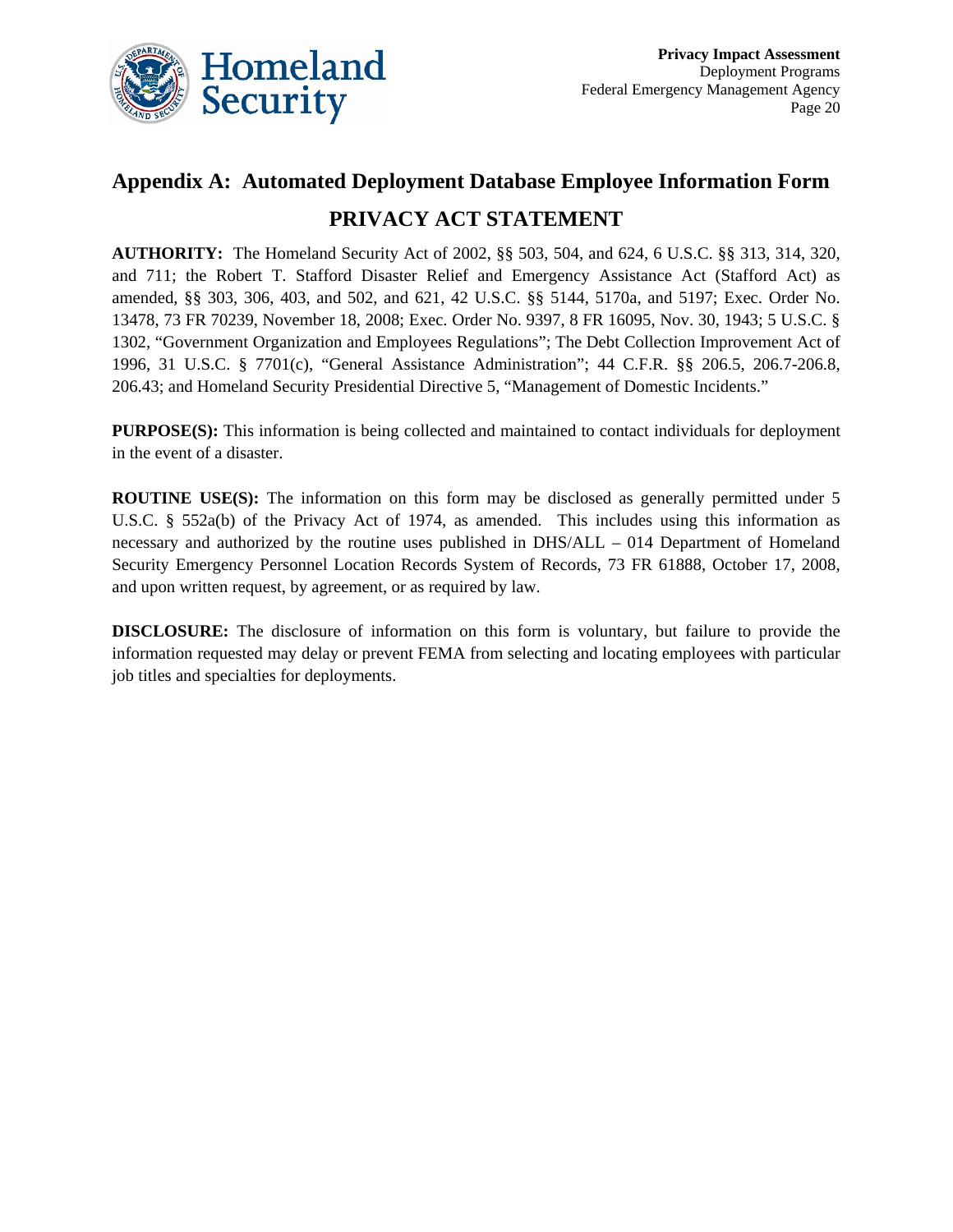

### **Appendix B: Automated Deployment Database Standard Deployment Order Form**

#### **PRIVACY ACT STATEMENT**

**AUTHORITY:** The Homeland Security Act of 2002, §§ 503, 504, and 624, 6 U.S.C. §§ 313, 314, 320, and 711; the Robert T. Stafford Disaster Relief and Emergency Assistance Act (Stafford Act) as amended, §§ 303, 306, 403, and 502, 42 U.S.C. §§ 5144, 5170a, and 5197; Exec. Order No. 13478, 73 FR 70239, Nov. 18, 2008; Exec. Order 9397, 8 FR 16095, Nov. 30, 1943; 5 U.S.C. § 1302, "Government Organization and Employees Regulations"; The Debt Collection Improvement Act of 1996, 31 U.S.C. § 7701(c); and Homeland Security Presidential Directive 5, "Management of Domestic Incidents."

**PURPOSE(S):** This information is being collected and maintained to enable FEMA's Deployment Unit to identify resource needs, determine the duty location, and deploy FEMA response and recovery professionals during a disaster according to their program areas, job titles, and specialties. In addition, the emergency contact information provided will allow FEMA to contact the employee's family and/or friends in the event of an emergency affecting the deployed individual.

**ROUTINE USE(S):** The information on this form may be disclosed as generally permitted under 5 U.S.C. § 552a(b) of the Privacy Act of 1974, as amended. This includes using this information as necessary and authorized by the routine uses published in DHS/ALL – 014 Department of Homeland Security Emergency Personnel Location Records System of Records, 73 FR 61888, October 17, 2008, and upon written request, by agreement, or as required by law.

**DISCLOSURE:** The disclosure of information on this form is voluntary, but failure to provide the information requested may delay or prevent FEMA from selecting and locating employees with particular job titles and specialties for deployments.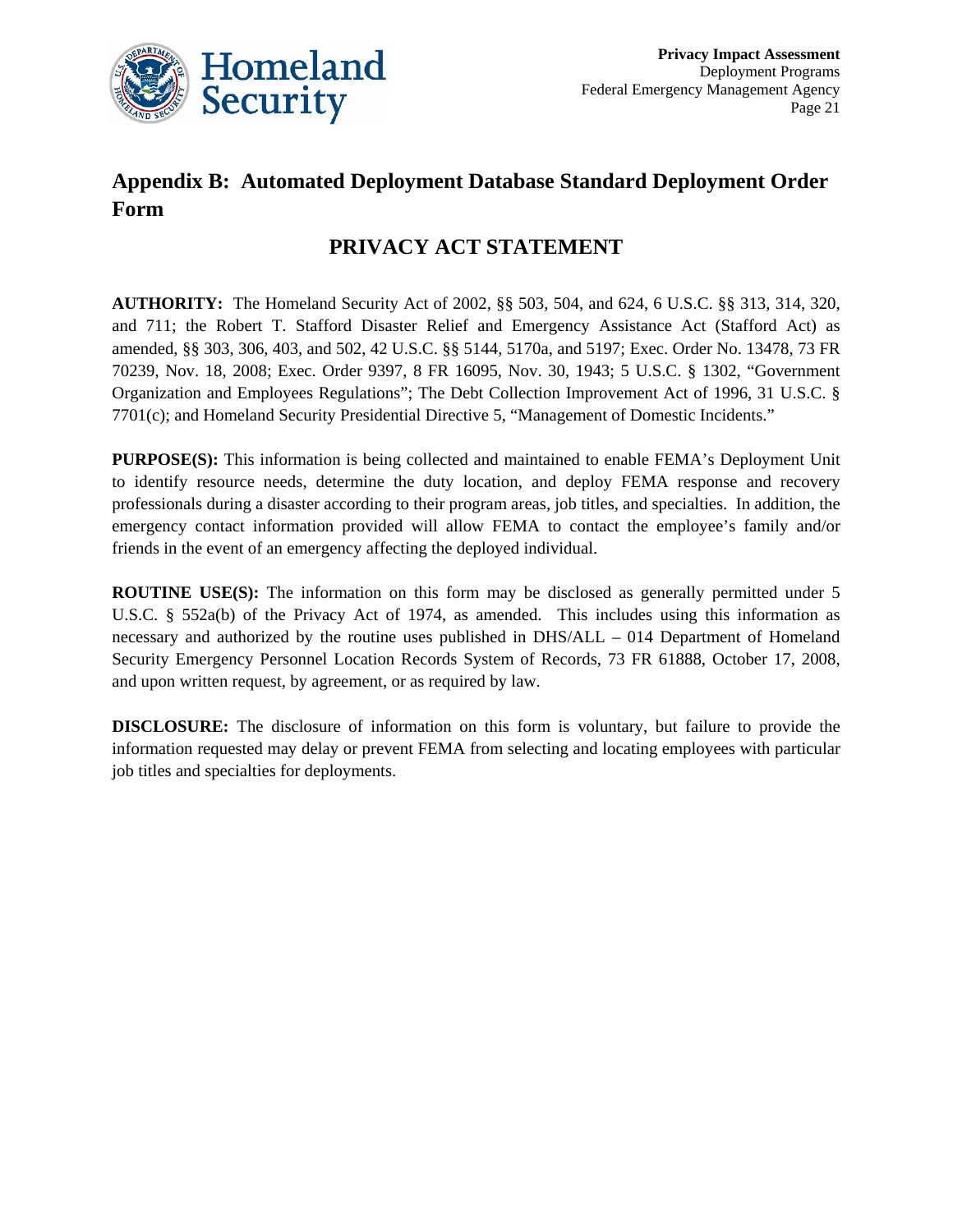

### **Appendix C: Automated Deployment Database Name Deployment Order Form**

#### **PRIVACY ACT STATEMENT**

**AUTHORITY:** The Homeland Security Act of 2002, § 501 et. seq., 6 U.S.C. §§ 313, 314, 320, and 711; the Robert T. Stafford Disaster Relief and Emergency Assistance Act (Stafford Act), as amended, §§ 303, 306, 403, and 502, 42 U.S.C. §§ 5144, 5149, 5170, and 5197; 5 U.S.C. § 1302, "Government Organization and Employees Regulations;" The Debt Collection Improvement Act of 1996, 31 U.S.C. § 7701(c); and Homeland Security Presidential Directive 5, "Management of Domestic Incidents."

**PURPOSE(S):** This information is being collected and maintained to enable FEMA to contact particular FEMA response and recovery professionals who have been selected for disaster deployment, based on their qualifications and areas of specialization.

**ROUTINE USE(S):** The information on this form may be disclosed as generally permitted under 5 U.S.C. § 552a(b) of the Privacy Act of 1974, as amended. This includes using this information as necessary and authorized by the routine uses published in DHS/ALL – 014 Department of Homeland Security Emergency Personnel Location Records System of Records, 73 FR 61888, October 17, 2008, and upon written request, by agreement, or as required by law.

**DISCLOSURE:** The disclosure of information on this form is voluntary, but failure to provide the information requested may delay or prevent FEMA from locating and deploying the individuals named in a disaster deployment order.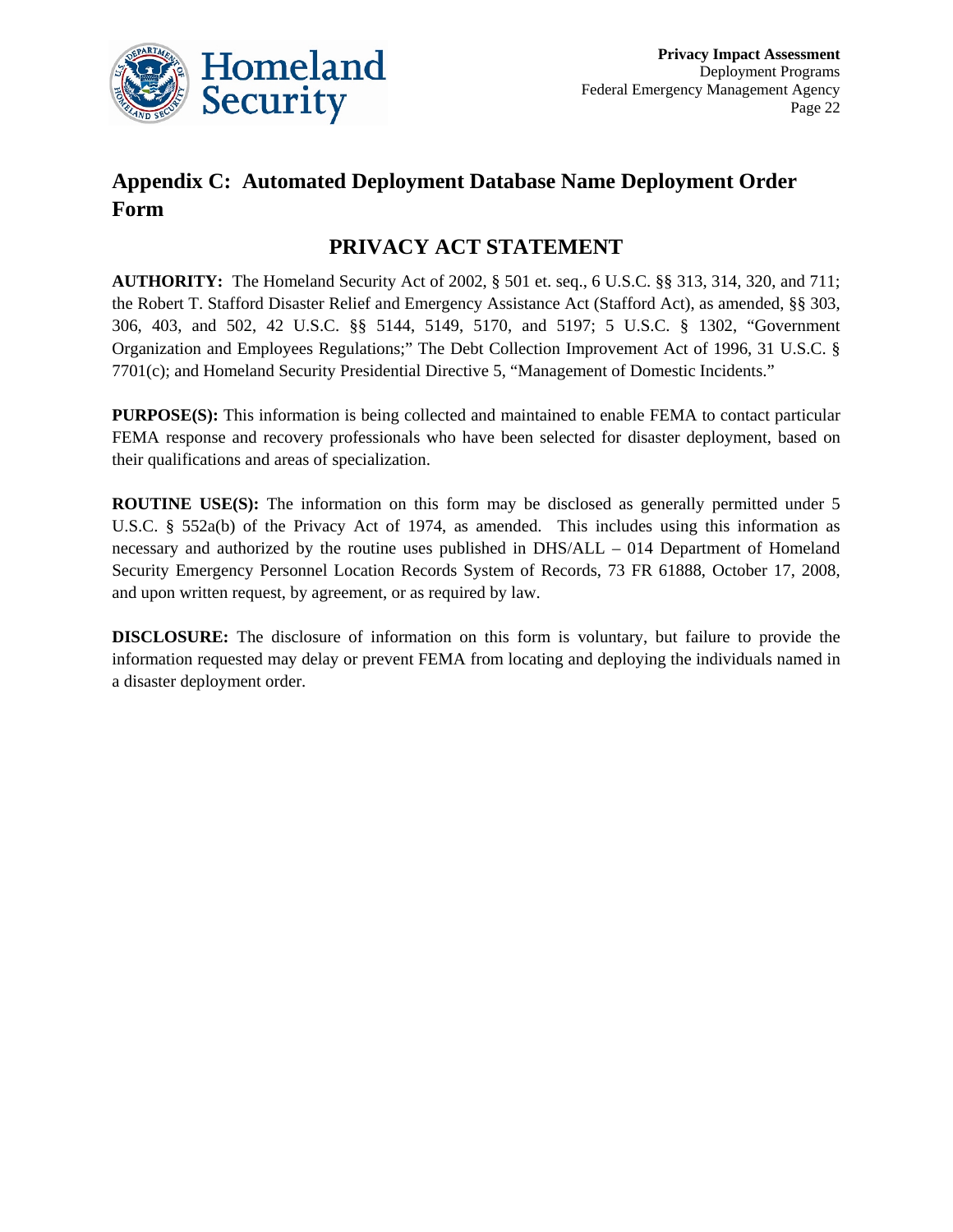

# **Appendix D: Non-FEMA Deployment Information Form PRIVACY ACT STATEMENT**

**AUTHORITY:** The Homeland Security Act of 2002, §§ 503, 504, and 624, 6 U.S.C. §§ 313, 314, 320, and 711; the Robert T. Stafford Disaster Relief and Emergency Assistance Act (Stafford Act) as amended, §§ 303, 306, 403, and 502, 42 U.S.C. §§ 5144, 5149, 5170a, and 5197; , 5 U.S.C. § 1302, "Government Organization and Employee Regulations"; The Debt Collection Improvement Act of 1996, 31 U.S.C. § 7701(c), "General Assistance Administration"; 44 C.F.R. §§ 206.5, 206.7-206.8, and 206.43; and Homeland Security Presidential Directive 5, "Management of Domestic Incidents."

**PURPOSE(S):** The information is being collected and maintained to enable FEMA to contact individuals who are serving at a FEMA Joint Field Office (JFO) during disaster response and recovery operations and to provide such individuals with access to FEMA information technology resources as needed. In addition, the emergency contact information provided will allow FEMA to contact the individual's family and/or friends in the event of an emergency affecting the individual.

**ROUTINE USE(S):** The information on this form may be disclosed as generally permitted under 5 U.S.C. § 552a(b) of the Privacy Act of 1974, as amended. This includes using this information as necessary and authorized by the routine uses published in DHS/ALL – 014 Department of Homeland Security Emergency Personnel Location Records System of Records, 73 FR 61888, Oct. 17, 2008; DHS/ALL-004 - General Information Technology Access Account Records System (GITAARS), 77 FR 70792, November 27, 2012, and upon written request, by agreement, or as required by law.

**DISCLOSURE:** The disclosure of information on this form is voluntary, but failure to provide the information requested may delay or prevent individuals from being granted access to Information Technology resources and/or equipment at JFOs or elsewhere in the field.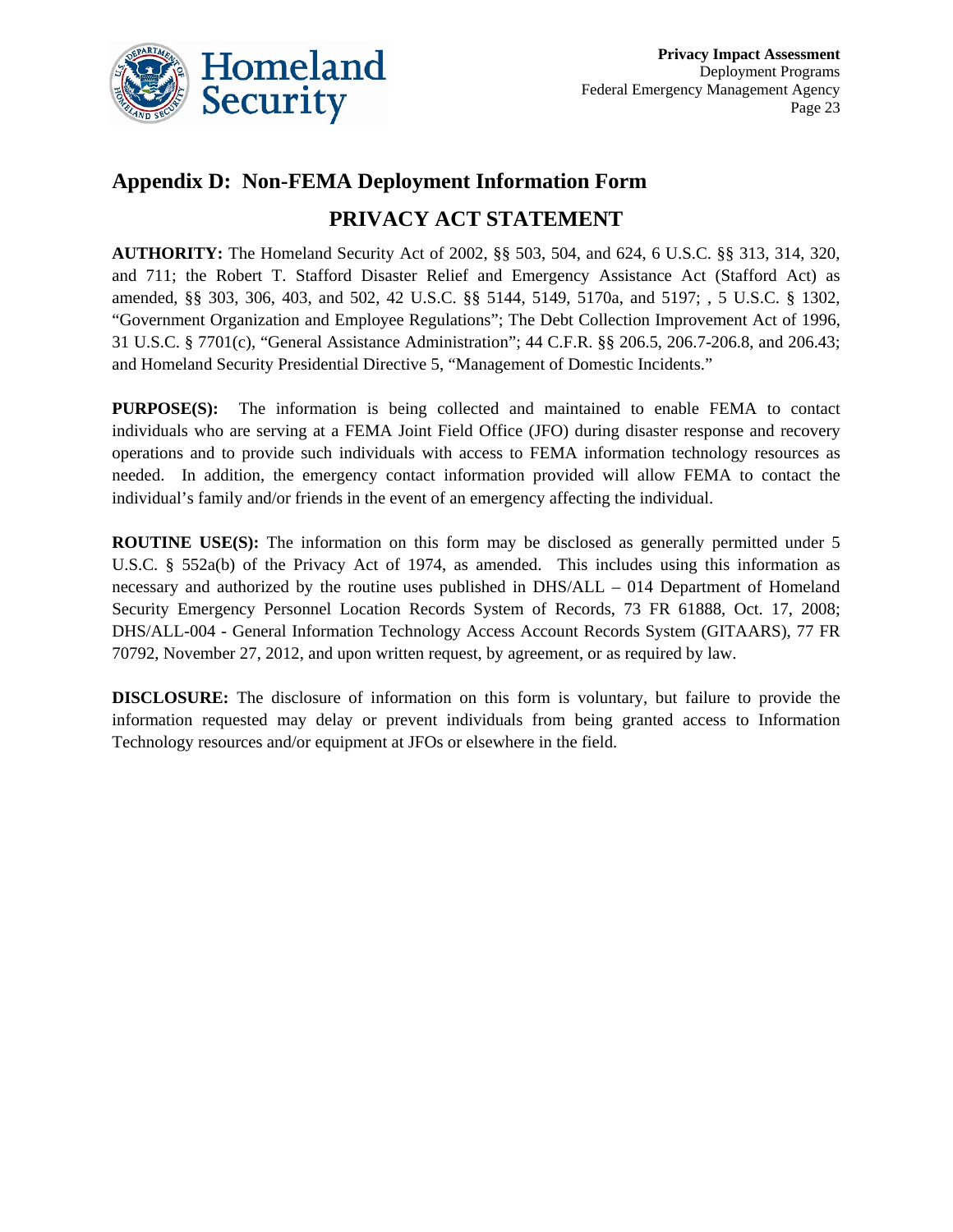

# **Appendix E: Automated Deployment Database User Access Control Form PRIVACY ACT STATEMENT**

**AUTHORITY:** 44 U.S.C. §§ 3101 and 3534. The Social Security Number is collected pursuant to Exec. Order No. 13478, 73 FR 70239, Nov. 18, 2008; and Exec. Order No. 9397, 8 FR 16095, November 30, 1943.

**PURPOSE(S):** This information is being collected to enable FEMA to grant access to it Automated Deployment Database (ADD) system.

**ROUTINE USE(S):** The information on this form may be disclosed as generally permitted under 5 U.S.C. § 552a(b) of the Privacy Act of 1974, as amended. This includes using this information as necessary and authorized by the routine uses published in DHS/ALL – 004 General Information Technology Access Account Records System of Records, 77 FR 70792, Nov. 27, 2012, and upon written request, by agreement, or as required by law.

**DISCLOSURE:** The disclosure of information on this form is voluntary, however failure to provide the information requested could delay or prevent FEMA from granting access to ADD.